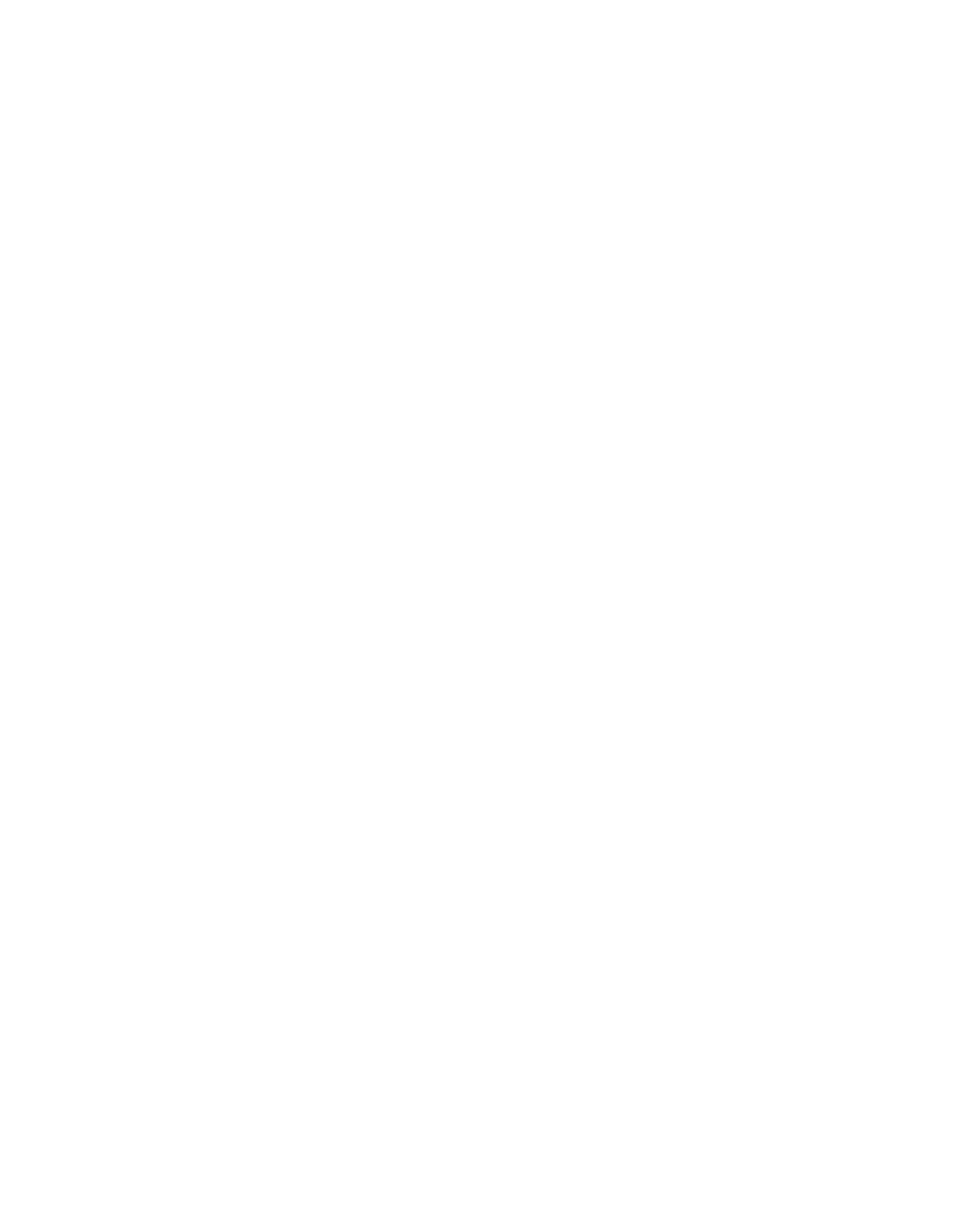Joint General and Special Elections

## **Official Results**

**Registered Voters** 838968 of 1216618 = 68.96%

| Run Time         | $6:13$ PM  |
|------------------|------------|
| <u>Ru</u> n Date | 11/11/2020 |
|                  |            |

## 11/3/2020 Page 25

#### **Town of Flower Mound Councilmember, Place 2, Three Year Term**

| <b>Choice</b>  | Party       | <b>Absentee Voting</b> |         |          | <b>Early Voting</b> | <b>Election Day Voting</b> |         |          | <b>Total</b> |
|----------------|-------------|------------------------|---------|----------|---------------------|----------------------------|---------|----------|--------------|
| David Johnson  |             | 12                     | 63.16%  | 119      | 58.05%              | 11                         | 68.75%  | 142      | 59.17%       |
| Sandeep Sharma |             |                        | 36.84%  | 86       | 41.95%              |                            | 31.25%  | 98       | 40.83%       |
|                | Cast Votes: | 19                     | 100.00% | 205      | 100.00%             | 16                         | 100.00% | 240      | 100.00%      |
|                | Undervotes: | 6                      |         | 29       |                     |                            |         | 38       |              |
|                | Overvotes:  |                        |         | $\Omega$ |                     | 0                          |         | $\Omega$ |              |

#### **Town of Flower Mound Councilmember, Place 5, Three Year Term**

| Choice         | Party       | <b>Absentee Voting</b> |         |     | <b>Early Voting</b> | <b>Election Day Voting</b> |         |     | <b>Total</b> |
|----------------|-------------|------------------------|---------|-----|---------------------|----------------------------|---------|-----|--------------|
| Ann Martin     |             | 17                     | 89.47%  | 128 | 66.32%              | 9.                         | 60.00%  | 154 | 67.84%       |
| Claudio Forest |             |                        | 10.53%  | 65  | 33.68%              | 6                          | 40.00%  | 73  | 32.16%       |
|                | Cast Votes: | 19                     | 100.00% | 193 | 100.00%             | 15                         | 100.00% | 227 | 100.00%      |
|                | Undervotes: | b                      |         | 41  |                     | 4                          |         | 51  |              |
|                | Overvotes:  |                        |         |     |                     |                            |         |     |              |

## **City of Forest Hill City Council, Place 1**

| <b>Choice</b>          | Party       | <b>Absentee Voting</b> |         |       | <b>Early Voting</b> | <b>Election Day Voting</b> |         |              | <b>Total</b> |
|------------------------|-------------|------------------------|---------|-------|---------------------|----------------------------|---------|--------------|--------------|
| Racquel Buffin Belle   |             | 264                    | 55.46%  | 1,600 | 53.40%              | 231                        | 51.33%  | 2,095        | 53.42%       |
| Marvin Ray Carter, Jr. |             | 212                    | 44.54%  | 1.396 | 46.60%              | 219                        | 48.67%  | 1,827        | 46.58%       |
|                        | Cast Votes: | 476                    | 100.00% | 2.996 | 100.00%             | 450                        | 100.00% | 3.922        | 100.00%      |
|                        | Undervotes: | 40                     |         | 597   |                     | 109                        |         | 746          |              |
|                        | Overvotes:  |                        |         | 0     |                     | 0                          |         | $\mathbf{0}$ |              |

## **City of Forest Hill City Council, Place 2**

| Choice              | Party       | <b>Absentee Voting</b> |         |       | <b>Early Voting</b> | <b>Election Day Voting</b> |         |              | <b>Total</b> |
|---------------------|-------------|------------------------|---------|-------|---------------------|----------------------------|---------|--------------|--------------|
| Beckie Duncan Hayes |             | 227                    | 47.39%  | 1.713 | 55.89%              | 245                        | 55.30%  | 2,185        | 54.80%       |
| Carlie Jones        |             | 252                    | 52.61%  | 1,352 | 44.11%              | 198                        | 44.70%  | 1,802        | 45.20%       |
|                     | Cast Votes: | 479                    | 100.00% | 3.065 | 100.00%             | 443                        | 100.00% | 3,987        | 100.00%      |
|                     | Undervotes: | 37                     |         | 528   |                     | 116                        |         | 681          |              |
|                     | Overvotes:  | 0                      |         |       |                     | 0                          |         | $\mathbf{0}$ |              |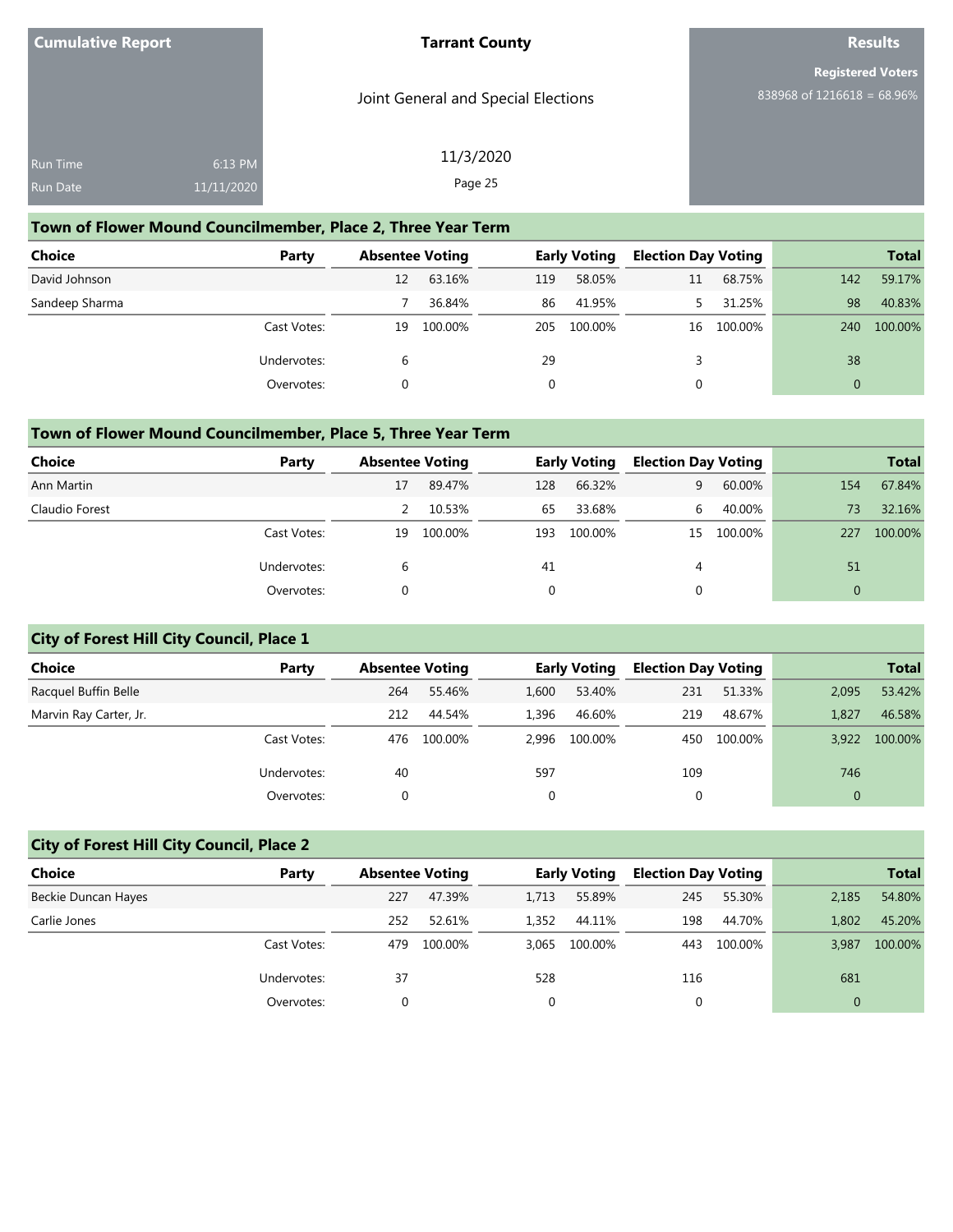Joint General and Special Elections

11/3/2020 Page 26

# **Official Results**

**Registered Voters** 838968 of 1216618 = 68.96%

| Run Time        | 6:13 PM    |  |
|-----------------|------------|--|
| <b>Run Date</b> | 11/11/2020 |  |
|                 |            |  |

## **City of Forest Hill City Council, Place 3**

| Choice           | Party       | <b>Absentee Voting</b> |         |       | <b>Early Voting</b> | <b>Election Day Voting</b> |         |                | <b>Total</b> |
|------------------|-------------|------------------------|---------|-------|---------------------|----------------------------|---------|----------------|--------------|
| Sonja Coleman    |             | 284                    | 59.54%  | 2,020 | 66.21%              | 260                        | 58.30%  | 2.564          | 64.52%       |
| Cameron K. Wafer |             | 193                    | 40.46%  | 1.031 | 33.79%              | 186                        | 41.70%  | 1.410          | 35.48%       |
|                  | Cast Votes: | 477                    | 100.00% |       | 3.051 100.00%       | 446                        | 100.00% | 3.974          | 100.00%      |
|                  | Undervotes: | 39                     |         | 542   |                     | 113                        |         | 694            |              |
|                  | Overvotes:  |                        |         |       |                     | 0                          |         | $\overline{0}$ |              |

## **Forest Hill Library District Board Trustee, Place 4**

| <b>Choice</b>   | Party       | <b>Absentee Voting</b> |         |       | <b>Early Voting</b> | <b>Election Day Voting</b> |         |              | <b>Total</b> |
|-----------------|-------------|------------------------|---------|-------|---------------------|----------------------------|---------|--------------|--------------|
| Alicia Wilson   |             | 157                    | 34.66%  | 1,058 | 37.25%              | 166                        | 40.59%  | 1,381        | 37.30%       |
| Janet Benton    |             | 89                     | 19.65%  | 506   | 17.82%              | 68                         | 16.63%  | 663          | 17.91%       |
| Beatrice Taylor |             | 107                    | 23.62%  | 803   | 28.27%              | 107                        | 26.16%  | 1,017        | 27.47%       |
| Keith Smith     |             | 100                    | 22.08%  | 473   | 16.65%              | 68                         | 16.63%  | 641          | 17.31%       |
|                 | Cast Votes: | 453                    | 100.00% | 2.840 | 100.00%             | 409                        | 100.00% | 3.702        | 100.00%      |
|                 | Undervotes: | 63                     |         | 753   |                     | 150                        |         | 966          |              |
|                 | Overvotes:  | $\mathbf 0$            |         | 0     |                     | 0                          |         | $\mathbf{0}$ |              |

## **Forest Hill Library District Board Trustee, Place 5**

| <b>Choice</b>    | Party       | <b>Absentee Voting</b> |         |       | <b>Early Voting</b> | <b>Election Day Voting</b> |         |                | <b>Total</b> |
|------------------|-------------|------------------------|---------|-------|---------------------|----------------------------|---------|----------------|--------------|
| Sharon Peevy     |             | 327                    | 72.03%  | 1.729 | 62.19%              | 204                        | 50.25%  | 2,260          | 62.09%       |
| Leslie Jasperson |             | 127                    | 27.97%  | 1.051 | 37.81%              | 202                        | 49.75%  | 1,380          | 37.91%       |
|                  | Cast Votes: | 454                    | 100.00% | 2.780 | 100.00%             | 406                        | 100.00% | 3,640          | 100.00%      |
|                  | Undervotes: | 62                     |         | 813   |                     | 153                        |         | 1,028          |              |
|                  | Overvotes:  |                        |         |       |                     | 0                          |         | $\overline{0}$ |              |

## **City of Grand Prairie Propostion A**

| <b>Choice</b> | Party       | <b>Absentee Voting</b> |         |        | <b>Early Voting</b> | <b>Election Day Voting</b> |         |        | <b>Total</b> |
|---------------|-------------|------------------------|---------|--------|---------------------|----------------------------|---------|--------|--------------|
| For           |             | 915                    | 76.83%  | 14,426 | 72.30%              | 2,147                      | 71.71%  | 17,488 | 72.45%       |
| Against       |             | 276                    | 23.17%  | 5.527  | 27.70%              | 847                        | 28.29%  | 6.650  | 27.55%       |
|               | Cast Votes: | 1.191                  | 100.00% | 19.953 | 100.00%             | 2.994                      | 100.00% | 24,138 | 100.00%      |
|               | Undervotes: | 109                    |         | 1,871  |                     | 356                        |         | 2,336  |              |
|               | Overvotes:  |                        |         |        |                     |                            |         | 0      |              |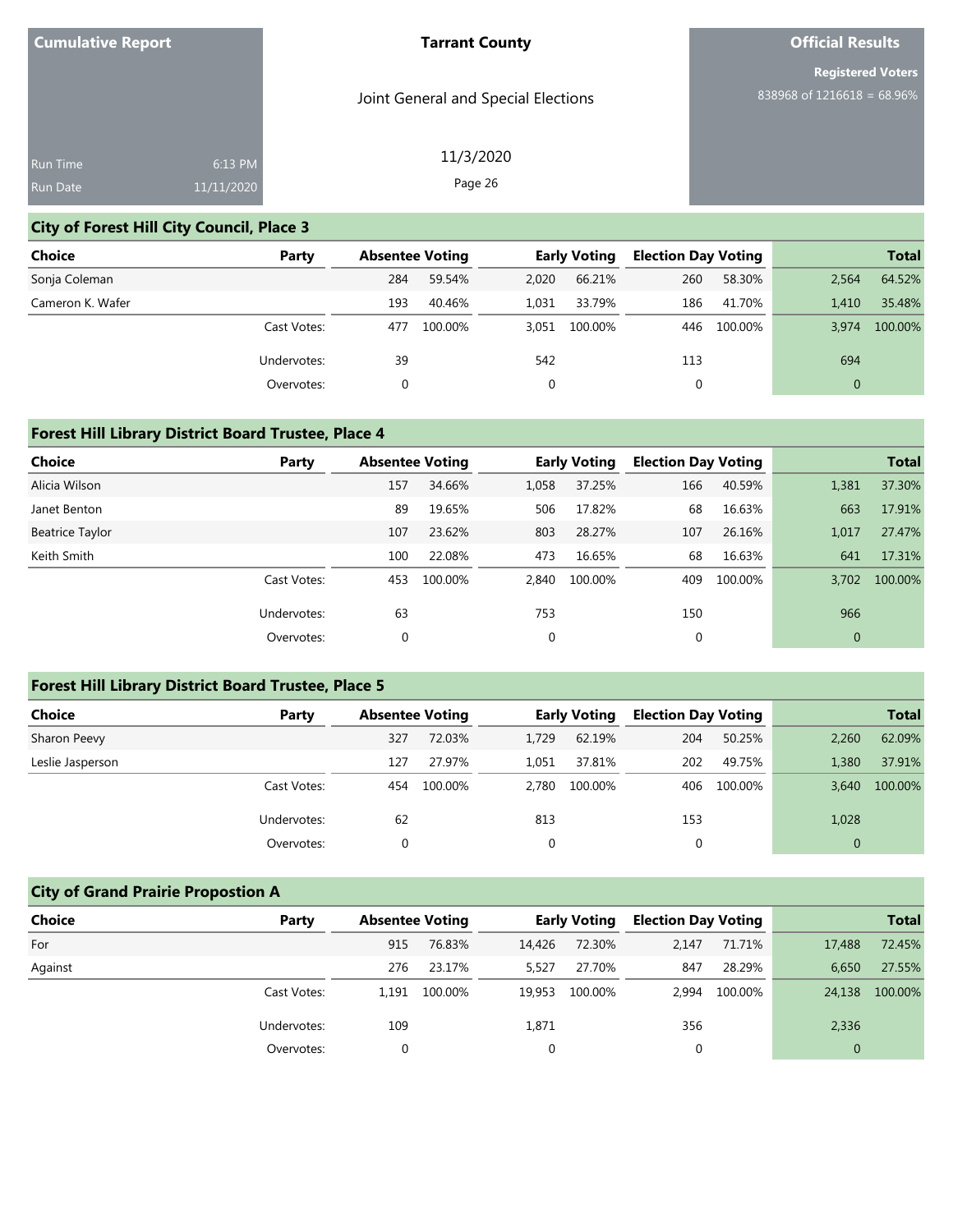Joint General and Special Elections

11/3/2020 Page 27

# **Official Results**

**Registered Voters** 838968 of 1216618 = 68.96%

| <b>Run Time</b><br>6:13 PM    |  |  |
|-------------------------------|--|--|
| 11/11/2020<br><b>Run Date</b> |  |  |

## **City of Haltom City Council Member Place 3**

| <b>Choice</b>        | Party       |     | <b>Absentee Voting</b> |       | <b>Early Voting</b> | <b>Election Day Voting</b> |         |          | <b>Total</b> |
|----------------------|-------------|-----|------------------------|-------|---------------------|----------------------------|---------|----------|--------------|
| Linda "Lin" Thompson |             | 551 | 100.00%                | 6.793 | 100.00%             | 1.407                      | 100.00% | 8.751    | 100.00%      |
|                      | Cast Votes: | 551 | 100.00%                | 6.793 | 100.00%             | 1.407                      | 100.00% | 8.751    | 100.00%      |
|                      | Undervotes: | 263 |                        | 2,768 |                     | 561                        |         | 3,592    |              |
|                      | Overvotes:  |     |                        |       |                     | 0                          |         | $\Omega$ |              |

## **City of Haltom City Council Member Place 4**

| Choice             | Party       | <b>Absentee Voting</b> |         |       | <b>Early Voting</b> | <b>Election Day Voting</b> |         |       | <b>Total</b> |
|--------------------|-------------|------------------------|---------|-------|---------------------|----------------------------|---------|-------|--------------|
| Charlie Roberts    |             | 362                    | 56.83%  | 4.010 | 58.57%              | 820                        | 57.91%  | 5,192 | 58.34%       |
| <b>Brent Weast</b> |             | 275                    | 43.17%  | 2,836 | 41.43%              | 596                        | 42.09%  | 3,707 | 41.66%       |
|                    | Cast Votes: | 637                    | 100.00% | 6,846 | 100.00%             | 1.416                      | 100.00% | 8,899 | 100.00%      |
|                    | Undervotes: | 177                    |         | 2,715 |                     | 552                        |         | 3,444 |              |
|                    | Overvotes:  | 0                      |         | 0     |                     | 0                          |         |       |              |

## **City of Haltom City Council Member Place 5**

| <b>Choice</b> | Party       | <b>Absentee Voting</b> |         |       | <b>Early Voting</b> | <b>Election Day Voting</b> |               |       | <b>Total</b> |
|---------------|-------------|------------------------|---------|-------|---------------------|----------------------------|---------------|-------|--------------|
| Susan Soule   |             | 548                    | 100.00% | 6,291 | 100.00%             |                            | 1,312 100.00% | 8,151 | 100.00%      |
|               | Cast Votes: | 548                    | 100.00% | 6.291 | 100.00%             |                            | 1.312 100.00% | 8.151 | 100.00%      |
|               | Undervotes: | 266                    |         | 3,270 |                     | 656                        |               | 4,192 |              |
|               | Overvotes:  |                        |         |       |                     |                            |               |       |              |

## **City of Haltom City Council Member Place 6**

| <b>Choice</b>      | Party       | <b>Absentee Voting</b> |         |       | <b>Early Voting</b> | <b>Election Day Voting</b> |         |              | <b>Total</b> |
|--------------------|-------------|------------------------|---------|-------|---------------------|----------------------------|---------|--------------|--------------|
| Eric Morris        |             | 161                    | 25.20%  | 2,129 | 31.46%              | 485                        | 34.99%  | 2.775        | 31.56%       |
| Kyle K. Smith      |             | 219                    | 34.27%  | 2.270 | 33.55%              | 511                        | 36.87%  | 3,000        | 34.12%       |
| <b>Bob Watkins</b> |             | 259                    | 40.53%  | 2,368 | 34.99%              | 390                        | 28.14%  | 3,017        | 34.32%       |
|                    | Cast Votes: | 639                    | 100.00% | 6.767 | 100.00%             | 1,386                      | 100.00% | 8.792        | 100.00%      |
|                    | Undervotes: | 175                    |         | 2,794 |                     | 582                        |         | 3,551        |              |
|                    | Overvotes:  | 0                      |         | 0     |                     | 0                          |         | $\mathbf{0}$ |              |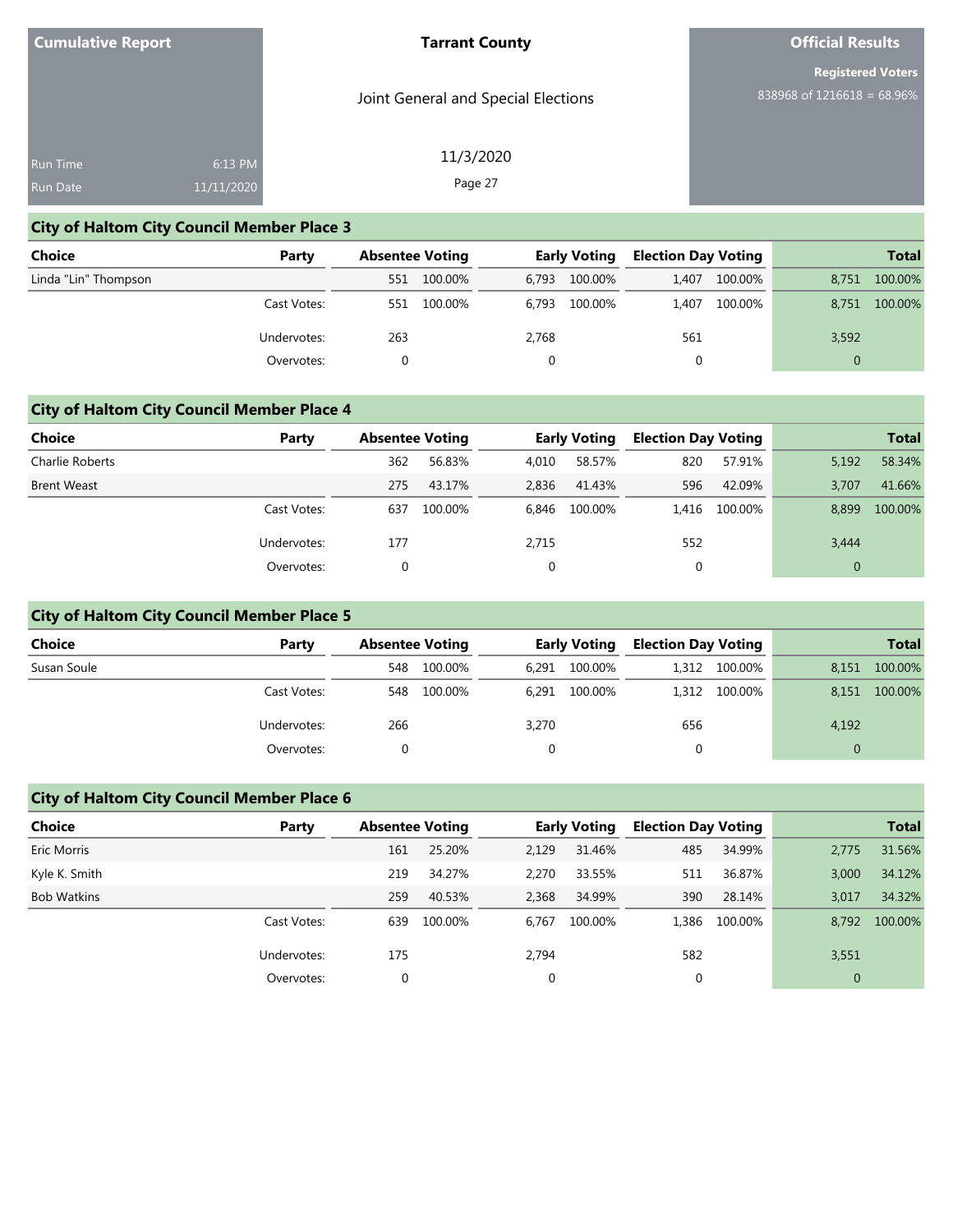Joint General and Special Elections

# **Official Results**

**Registered Voters** 838968 of 1216618 = 68.96%

| <b>Run Time</b> | 6:13 PM    |  |
|-----------------|------------|--|
| <b>Run Date</b> | 11/11/2020 |  |

# 11/3/2020 Page 28

## **City of Haltom City Proposition A**

| <b>Choice</b> | Party       | <b>Absentee Voting</b> |         |       | <b>Early Voting</b> | <b>Election Day Voting</b> |         |                | <b>Total</b> |
|---------------|-------------|------------------------|---------|-------|---------------------|----------------------------|---------|----------------|--------------|
| For           |             | 646                    | 87.42%  | 6,622 | 75.12%              | 1.276                      | 71.40%  | 8,544          | 75.34%       |
| Against       |             | 93                     | 12.58%  | 2,193 | 24.88%              | 511                        | 28.60%  | 2.797          | 24.66%       |
|               | Cast Votes: | 739                    | 100.00% |       | 8,815 100.00%       | 1.787                      | 100.00% | 11,341         | 100.00%      |
|               | Undervotes: | 75                     |         | 746   |                     | 181                        |         | 1,002          |              |
|               | Overvotes:  | 0                      |         |       |                     | 0                          |         | $\overline{0}$ |              |

## **City of Haslet Proposition A**

| Choice  | Party       | <b>Absentee Voting</b> |         |          | <b>Early Voting</b> | <b>Election Day Voting</b> |         |              | <b>Total</b> |
|---------|-------------|------------------------|---------|----------|---------------------|----------------------------|---------|--------------|--------------|
| For     |             | 58                     | 80.56%  | 777      | 72.55%              | 71                         | 68.27%  | 906          | 72.65%       |
| Against |             | 14                     | 19.44%  | 294      | 27.45%              | 33                         | 31.73%  | 341          | 27.35%       |
|         | Cast Votes: | 72                     | 100.00% | 1,071    | 100.00%             | 104                        | 100.00% | 1.247        | 100.00%      |
|         | Undervotes: |                        |         | 67       |                     | 6                          |         | 73           |              |
|         | Overvotes:  |                        |         | $\Omega$ |                     | 0                          |         | $\mathbf{0}$ |              |

## **City of Hurst Councilmember, Place 3 (Mayor)**

| <b>Choice</b> | Party       | <b>Absentee Voting</b> |         |        | <b>Early Voting</b> | <b>Election Day Voting</b> |         |          | <b>Total</b> |
|---------------|-------------|------------------------|---------|--------|---------------------|----------------------------|---------|----------|--------------|
|               |             |                        |         |        |                     |                            |         |          |              |
| Henry Wilson  |             | 1.195                  | 100.00% | 10,890 | 100.00%             | 1,347                      | 100.00% | 13,432   | 100.00%      |
|               | Cast Votes: | 1,195                  | 100.00% | 10,890 | 100.00%             | 1,347                      | 100.00% | 13,432   | 100.00%      |
|               | Undervotes: | 478                    |         | 3,464  |                     | 417                        |         | 4,359    |              |
|               | Overvotes:  |                        |         |        |                     | 0                          |         | $\Omega$ |              |

## **City of Hurst Councilmember, Place 4**

| <b>Choice</b>         | Party       | <b>Absentee Voting</b> |         |        | <b>Early Voting</b> |       | <b>Election Day Voting</b> |        | <b>Total</b> |
|-----------------------|-------------|------------------------|---------|--------|---------------------|-------|----------------------------|--------|--------------|
| Cathy Butler Thompson |             | 1.174                  | 100.00% | 10.736 | 100.00%             | 1,327 | 100.00%                    | 13,237 | 100.00%      |
|                       | Cast Votes: | 1.174                  | 100.00% | 10.736 | 100.00%             | 1.327 | 100.00%                    | 13,237 | 100.00%      |
|                       | Undervotes: | 499                    |         | 3,618  |                     | 437   |                            | 4,554  |              |
|                       | Overvotes:  |                        |         |        |                     |       |                            |        |              |

## **City of Hurst Councilmember, Place 5**

| Choice          | Party       | <b>Absentee Voting</b> |         |        | <b>Early Voting</b> | <b>Election Day Voting</b> |         |        | <b>Total</b> |
|-----------------|-------------|------------------------|---------|--------|---------------------|----------------------------|---------|--------|--------------|
| Gary N. Waldron |             | 654                    | 48.16%  | 5,535  | 50.79%              | 663                        | 49.74%  | 6,852  | 50.43%       |
| Andrea Taylor   |             | 704                    | 51.84%  | 5,362  | 49.21%              | 670                        | 50.26%  | 6.736  | 49.57%       |
|                 | Cast Votes: | 1.358                  | 100.00% | 10.897 | 100.00%             | 1.333                      | 100.00% | 13,588 | 100.00%      |
|                 | Undervotes: | 314                    |         | 3,457  |                     | 431                        |         | 4,202  |              |
|                 | Overvotes:  |                        |         | 0      |                     |                            |         |        |              |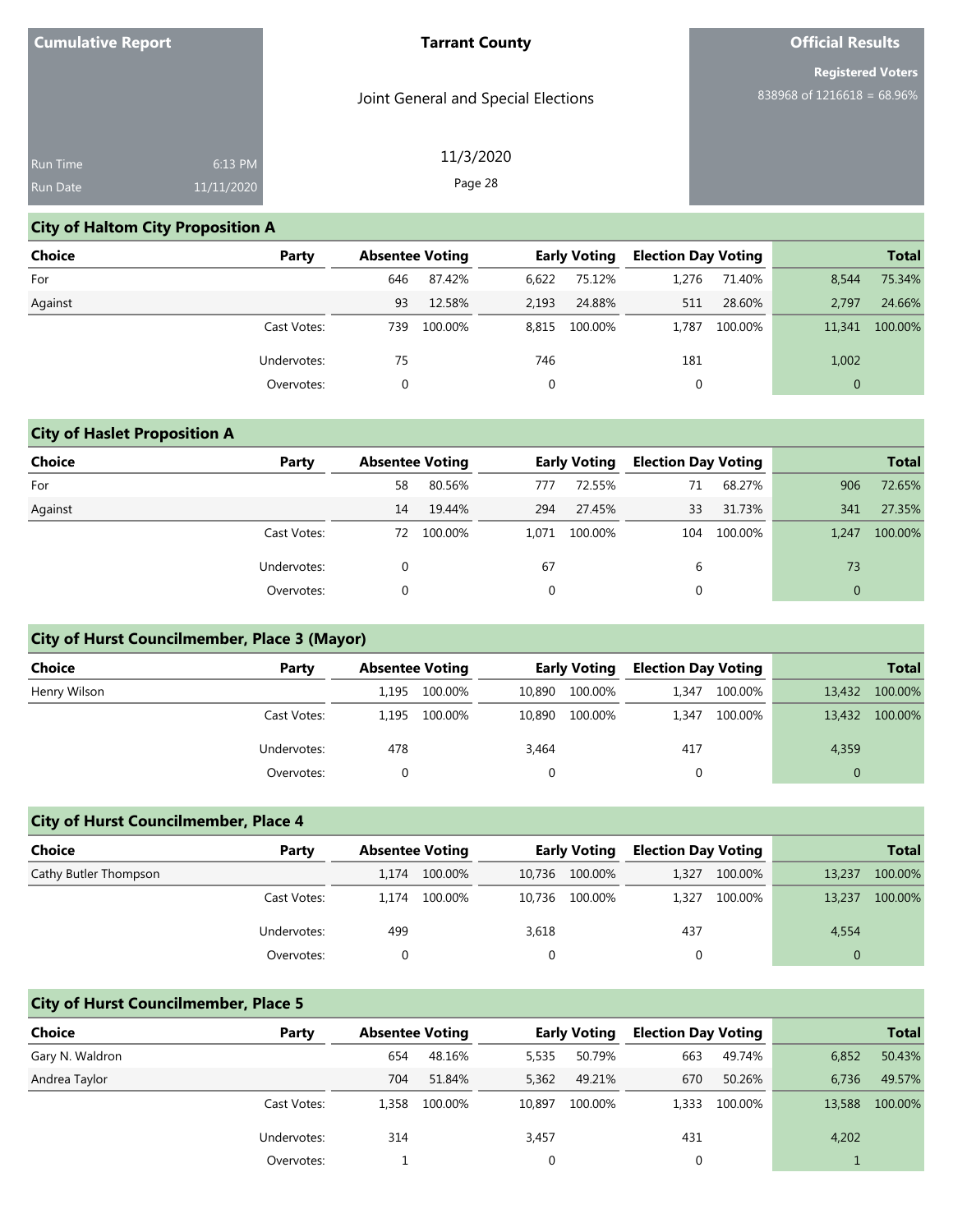Joint General and Special Elections

11/3/2020 Page 29

# **Official Results**

**Registered Voters** 838968 of 1216618 = 68.96%

| <b>Run Time</b> | 6:13 PM    |  |
|-----------------|------------|--|
| <b>Run Date</b> | 11/11/2020 |  |
|                 |            |  |

## **City of Hurst Councilmember, Place 7**

| <b>Choice</b> | Party       | <b>Absentee Voting</b> |         |       | <b>Early Voting</b> | <b>Election Day Voting</b> |         |          | <b>Total</b> |
|---------------|-------------|------------------------|---------|-------|---------------------|----------------------------|---------|----------|--------------|
| Cindy Shepard |             | 1.184                  | 100.00% |       | 10,436 100.00%      | 1.294                      | 100.00% | 12,914   | 100.00%      |
|               | Cast Votes: | 1.184                  | 100.00% |       | 10,436 100.00%      | 1.294                      | 100.00% | 12,914   | 100.00%      |
|               | Undervotes: | 489                    |         | 3,918 |                     | 470                        |         | 4,877    |              |
|               | Overvotes:  |                        |         |       |                     | 0                          |         | $\Omega$ |              |

## **City of Hurst Proposition A**

| <b>Choice</b> | Party       | <b>Absentee Voting</b> |         |              | <b>Early Voting</b> | <b>Election Day Voting</b> |         |              | <b>Total</b> |
|---------------|-------------|------------------------|---------|--------------|---------------------|----------------------------|---------|--------------|--------------|
| For           |             | 1,034                  | 65.40%  | 9,659        | 70.80%              | 1,172                      | 70.90%  | 11,865       | 70.30%       |
| Against       |             | 547                    | 34.60%  | 3,984        | 29.20%              | 481                        | 29.10%  | 5,012        | 29.70%       |
|               | Cast Votes: | 1,581                  | 100.00% | 13,643       | 100.00%             | 1.653                      | 100.00% | 16,877       | 100.00%      |
|               | Undervotes: | 92                     |         | 711          |                     | 111                        |         | 914          |              |
|               | Overvotes:  |                        |         | $\mathbf{0}$ |                     | 0                          |         | $\mathbf{0}$ |              |

## **City of Keller City Council, Mayor**

| Choice       | Party       | <b>Absentee Voting</b> |         |             | <b>Early Voting</b> | <b>Election Day Voting</b> |         |              | <b>Total</b> |
|--------------|-------------|------------------------|---------|-------------|---------------------|----------------------------|---------|--------------|--------------|
| Tag Green    |             | 581                    | 33.66%  | 7,884       | 38.65%              | 782                        | 42.11%  | 9,247        | 38.56%       |
| M. Mathews   |             | 347                    | 20.10%  | 2.798       | 13.72%              | 305                        | 16.42%  | 3.450        | 14.39%       |
| Armin Mizani |             | 798                    | 46.23%  | 9.718       | 47.64%              | 770                        | 41.46%  | 11,286       | 47.06%       |
|              | Cast Votes: | 1.726                  | 100.00% | 20,400      | 100.00%             | 1.857                      | 100.00% | 23,983       | 100.00%      |
|              | Undervotes: | 272                    |         | 2,338       |                     | 289                        |         | 2,899        |              |
|              | Overvotes:  |                        |         | $\mathbf 0$ |                     | $\mathbf 0$                |         | $\mathbf{0}$ |              |

## **City of Keller City Council, Place 5**

| Choice               | Party       | <b>Absentee Voting</b> |         |        | Early Voting | <b>Election Day Voting</b> |         |        | <b>Total</b> |
|----------------------|-------------|------------------------|---------|--------|--------------|----------------------------|---------|--------|--------------|
| Stephen G. Humenesky |             | 666                    | 41.32%  | 8,580  | 46.07%       | 786                        | 46.56%  | 10.032 | 45.76%       |
| Chris Whatley        |             | 946                    | 58.68%  | 10.045 | 53.93%       | 902                        | 53.44%  | 11,893 | 54.24%       |
|                      | Cast Votes: | 1.612                  | 100.00% | 18.625 | 100.00%      | 1.688                      | 100.00% | 21,925 | 100.00%      |
|                      | Undervotes: | 384                    |         | 4,113  |              | 458                        |         | 4,955  |              |
|                      | Overvotes:  |                        |         | 0      |              | 0                          |         |        |              |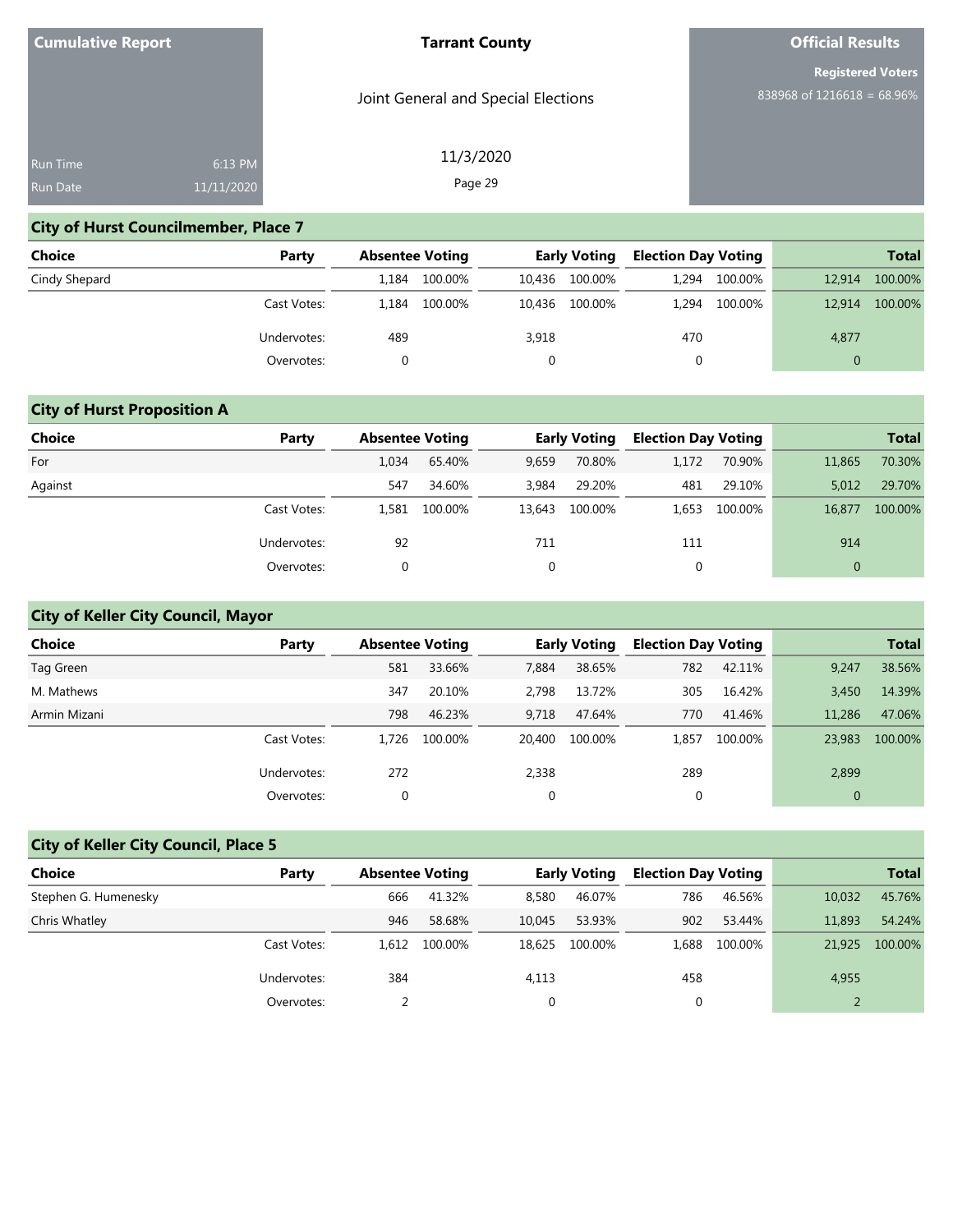Joint General and Special Elections

# **Official Results**

**Registered Voters** 838968 of 1216618 = 68.96%

| 6:13 PM             |
|---------------------|
| $\sqrt{11/11}/2020$ |
|                     |

## 11/3/2020 Page 30

## **City of Keller City Council, Place 6**

| <b>Choice</b>   | Party       | <b>Absentee Voting</b> |         |        | <b>Early Voting</b> | <b>Election Day Voting</b> |         | <b>Total</b> |         |
|-----------------|-------------|------------------------|---------|--------|---------------------|----------------------------|---------|--------------|---------|
| Ross McMullin   |             | 886                    | 53.89%  | 11,012 | 58.57%              | 986                        | 57.83%  | 12,884       | 58.16%  |
| Mujeeb Kazi     |             | 305                    | 18.55%  | 2,537  | 13.49%              | 240                        | 14.08%  | 3,082        | 13.91%  |
| David A Tashman |             | 453                    | 27.55%  | 5,253  | 27.94%              | 479                        | 28.09%  | 6,185        | 27.92%  |
|                 | Cast Votes: | 1.644                  | 100.00% | 18,802 | 100.00%             | 1.705                      | 100.00% | 22,151       | 100.00% |
|                 | Undervotes: | 352                    |         | 3,936  |                     | 441                        |         | 4,729        |         |
|                 | Overvotes:  | 2                      |         | 0      |                     | 0                          |         |              |         |

# **City of Kennedale City Council, Mayor**

| Choice               | Party       | <b>Absentee Voting</b> |         |       | <b>Early Voting</b> | <b>Election Day Voting</b> |         |          | <b>Total</b> |
|----------------------|-------------|------------------------|---------|-------|---------------------|----------------------------|---------|----------|--------------|
| Brian Johnson        |             | 131                    | 61.50%  | 2.004 | 67.98%              | 220                        | 67.90%  | 2,355    | 67.58%       |
| Jerrick "JD" Drayden |             | 82                     | 38.50%  | 944   | 32.02%              | 104                        | 32.10%  | 1.130    | 32.42%       |
|                      | Cast Votes: | 213                    | 100.00% | 2.948 | 100.00%             | 324                        | 100.00% | 3.485    | 100.00%      |
|                      | Undervotes: | 47                     |         | 500   |                     | 93                         |         | 640      |              |
|                      | Overvotes:  | 0                      |         | 0     |                     | 0                          |         | $\Omega$ |              |

# **City of Kennedale City Council, Place 2**

| <b>Choice</b> | Party       |     | <b>Absentee Voting</b> |             | <b>Early Voting</b> |             | <b>Election Day Voting</b> |              | <b>Total</b> |
|---------------|-------------|-----|------------------------|-------------|---------------------|-------------|----------------------------|--------------|--------------|
| Gary Mitchell |             | 111 | 54.41%                 | 1,529       | 54.30%              | 178         | 57.79%                     | 1,818        | 54.63%       |
| Chris Pugh    |             | 93  | 45.59%                 | 1.287       | 45.70%              | 130         | 42.21%                     | 1.510        | 45.37%       |
|               | Cast Votes: | 204 | 100.00%                | 2.816       | 100.00%             | 308         | 100.00%                    | 3,328        | 100.00%      |
|               | Undervotes: | 56  |                        | 632         |                     | 109         |                            | 797          |              |
|               | Overvotes:  |     |                        | $\mathbf 0$ |                     | $\mathbf 0$ |                            | $\mathbf{0}$ |              |

# **City of Kennedale City Council, Place 4**

| Choice       | Party       | <b>Absentee Voting</b> |         |       | <b>Early Voting</b> | <b>Election Day Voting</b> |         | <b>Total</b> |         |
|--------------|-------------|------------------------|---------|-------|---------------------|----------------------------|---------|--------------|---------|
| Linda Rhodes |             | 172                    | 100.00% | 2.411 | 100.00%             | 288                        | 100.00% | 2,871        | 100.00% |
|              | Cast Votes: | 172                    | 100.00% | 2.411 | 100.00%             | 288                        | 100.00% | 2,871        | 100.00% |
|              | Undervotes: | 88                     |         | 1,037 |                     | 129                        |         | 1,254        |         |
|              | Overvotes:  |                        |         |       |                     |                            |         |              |         |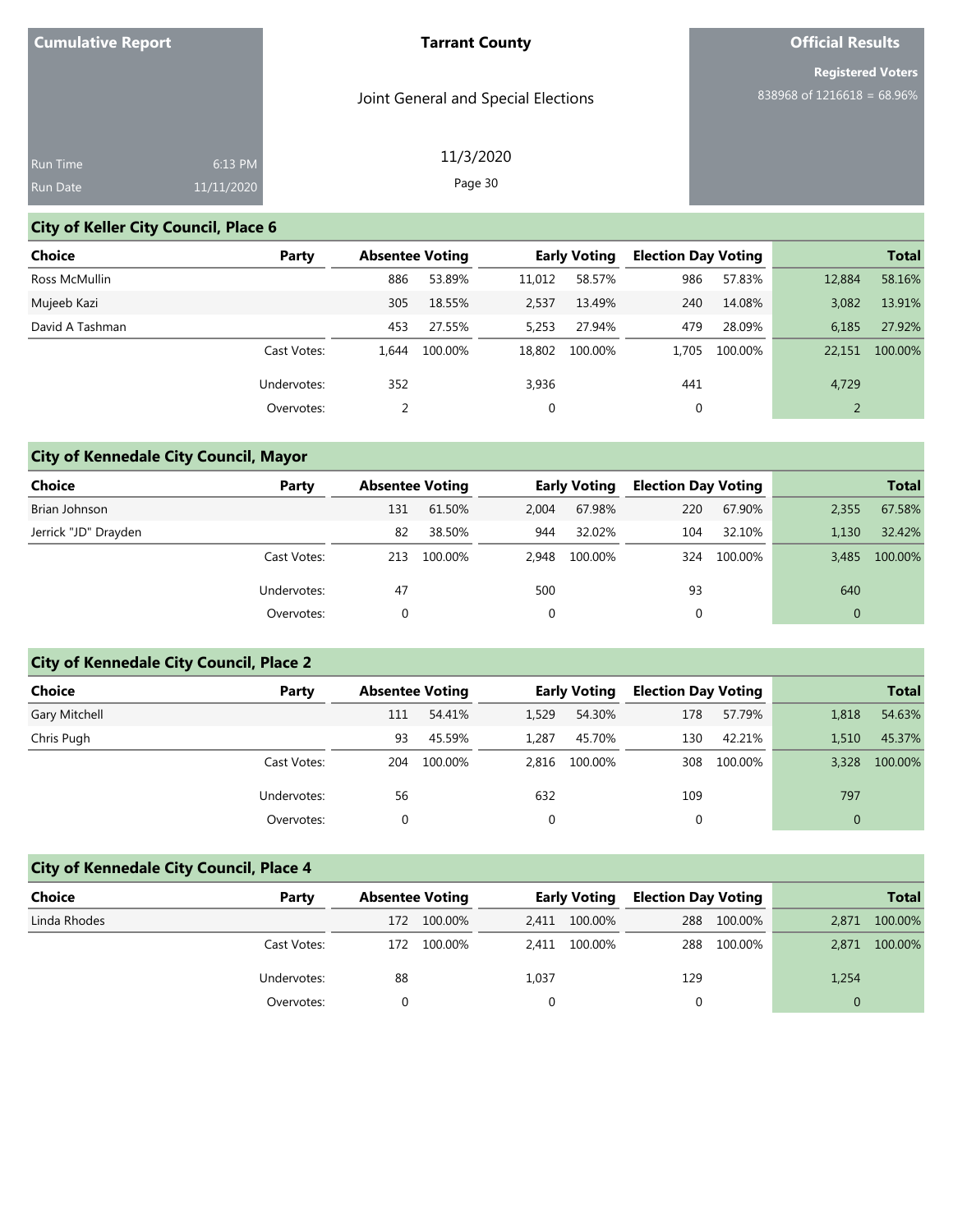Joint General and Special Elections

11/3/2020 Page 31

# **Official Results**

**Registered Voters** 838968 of 1216618 = 68.96%

| <b>Run Time</b> | 6:13 PM             |
|-----------------|---------------------|
| <b>Run Date</b> | $\sqrt{11/11}/2020$ |

## **City of Mansfield Council Member, Place 6**

| <b>Choice</b>  | Party       |       | <b>Absentee Voting</b> |        | <b>Early Voting</b> | <b>Election Day Voting</b> |               |                | <b>Total</b> |
|----------------|-------------|-------|------------------------|--------|---------------------|----------------------------|---------------|----------------|--------------|
| Philip DeGroat |             | 940   | 49.68%                 | 8.701  | 48.58%              | 1,321                      | 54.45%        | 10,962         | 49.32%       |
| Todd Tonore    |             | 952   | 50.32%                 | 9,209  | 51.42%              | 1.105                      | 45.55%        | 11,266         | 50.68%       |
|                | Cast Votes: | 1.892 | 100.00%                | 17.910 | 100.00%             |                            | 2.426 100.00% | 22,228         | 100.00%      |
|                | Undervotes: | 667   |                        | 7.730  |                     | 1,115                      |               | 9,512          |              |
|                | Overvotes:  | 0     |                        |        |                     | 0                          |               | $\overline{0}$ |              |

## **City of Mansfield Council Member, Place 7**

| <b>Choice</b> | Party       | <b>Absentee Voting</b> |         |        | <b>Early Voting</b> |       | <b>Election Day Voting</b> | <b>Total</b> |         |  |
|---------------|-------------|------------------------|---------|--------|---------------------|-------|----------------------------|--------------|---------|--|
| Larry Broseh  |             | 1.577                  | 100.00% | 15,938 | 100.00%             | 2.243 | 100.00%                    | 19,758       | 100.00% |  |
|               | Cast Votes: | 1.577                  | 100.00% | 15,938 | 100.00%             | 2.243 | 100.00%                    | 19,758       | 100.00% |  |
|               | Undervotes: | 982                    |         | 9,702  |                     | 1,298 |                            | 11,982       |         |  |
|               | Overvotes:  |                        |         | 0      |                     |       |                            |              |         |  |

## **City of Mansfield Mayor, Place 1 (Unexpired Term)**

| <b>Choice</b>       | Party       | <b>Absentee Voting</b> |         |        | <b>Early Voting</b> | <b>Election Day Voting</b> |         |                | <b>Total</b> |
|---------------------|-------------|------------------------|---------|--------|---------------------|----------------------------|---------|----------------|--------------|
| George Fassett      |             | 349                    | 15.97%  | 3,508  | 15.73%              | 494                        | 16.74%  | 4,351          | 15.86%       |
| <b>Brent Newsom</b> |             | 736                    | 33.67%  | 6,685  | 29.98%              | 910                        | 30.84%  | 8,331          | 30.37%       |
| <b>Terry Moore</b>  |             | 328                    | 15.00%  | 3,358  | 15.06%              | 446                        | 15.11%  | 4,132          | 15.06%       |
| Michael Evans       |             | 773                    | 35.36%  | 8.747  | 39.23%              | 1.101                      | 37.31%  | 10,621         | 38.71%       |
|                     | Cast Votes: | 2.186                  | 100.00% | 22.298 | 100.00%             | 2,951                      | 100.00% | 27,435         | 100.00%      |
|                     | Undervotes: | 373                    |         | 3,342  |                     | 590                        |         | 4,305          |              |
|                     | Overvotes:  | 0                      |         | 0      |                     | $\Omega$                   |         | $\overline{0}$ |              |

### **City of Mansfield Council Member, Place 2 (Unexpired Term)**

| <b>Choice</b>    | Party       |       | <b>Absentee Voting</b> |        | <b>Early Voting</b> | <b>Election Day Voting</b> |         |        | <b>Total</b> |
|------------------|-------------|-------|------------------------|--------|---------------------|----------------------------|---------|--------|--------------|
| Skeeter Pressley |             | 571   | 28.66%                 | 4,800  | 24.52%              | 768                        | 30.13%  | 6,139  | 25.45%       |
| Tamera J. Bounds |             | 770   | 38.65%                 | 8,554  | 43.69%              | 1,011                      | 39.66%  | 10,335 | 42.85%       |
| Scot Bowman      |             | 651   | 32.68%                 | 6,225  | 31.79%              | 770                        | 30.21%  | 7.646  | 31.70%       |
|                  | Cast Votes: | 1,992 | 100.00%                | 19.579 | 100.00%             | 2.549                      | 100.00% | 24,120 | 100.00%      |
|                  | Undervotes: | 566   |                        | 6,061  |                     | 992                        |         | 7,619  |              |
|                  | Overvotes:  |       |                        | 0      |                     | 0                          |         |        |              |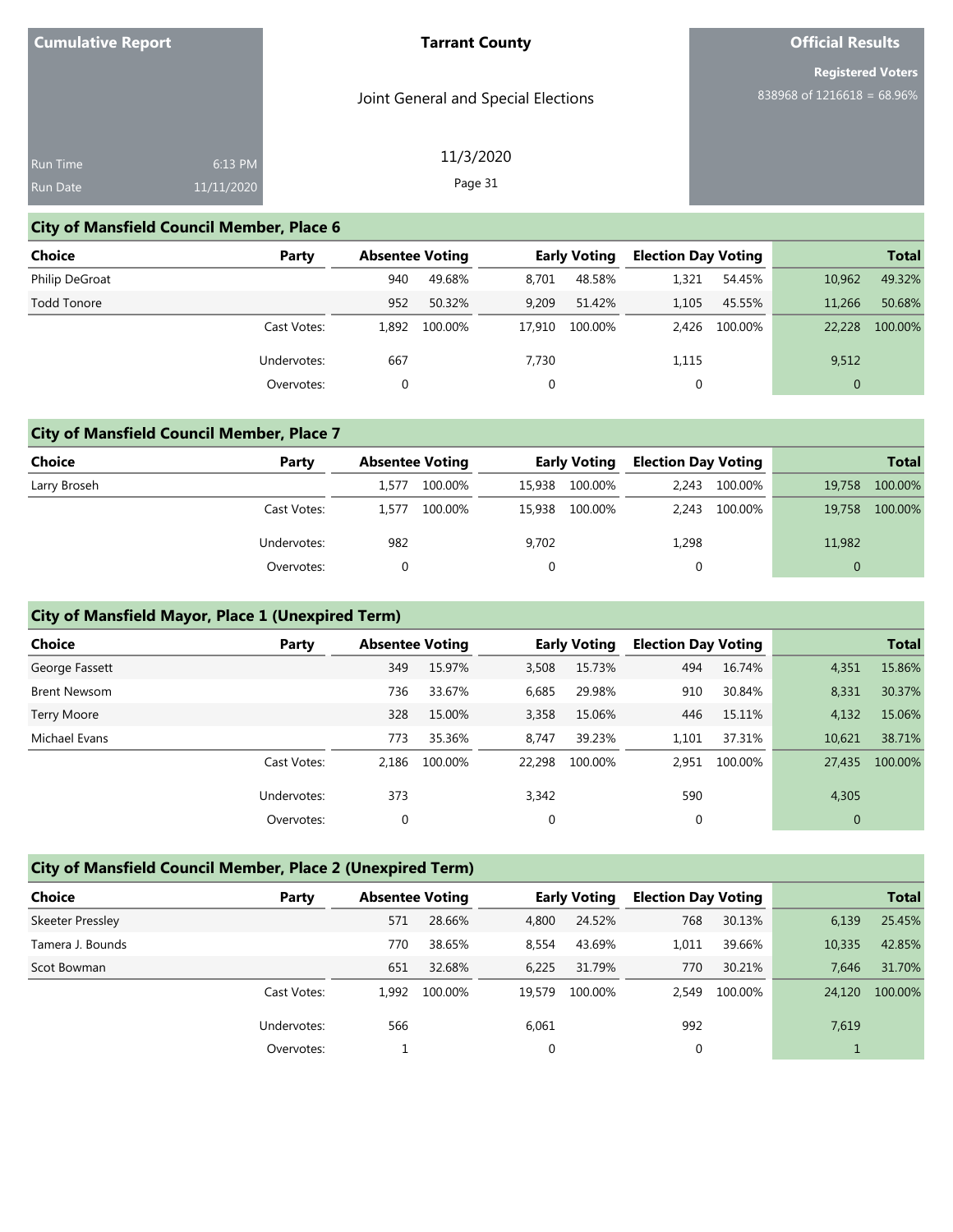Joint General and Special Elections

11/3/2020 Page 32

# **Official Results**

**Registered Voters** 838968 of 1216618 = 68.96%

| 6:13 PM    |  |
|------------|--|
| 11/11/2020 |  |
|            |  |

## **City of Mansfield Proposition A**

| <b>Choice</b> | Party       |       | <b>Absentee Voting</b> |        | <b>Early Voting</b> |       | <b>Election Day Voting</b> |        | <b>Total</b> |
|---------------|-------------|-------|------------------------|--------|---------------------|-------|----------------------------|--------|--------------|
| For           |             | 1.398 | 67.50%                 | 12,601 | 64.22%              | 1.629 | 63.76%                     | 15,628 | 64.45%       |
| Against       |             | 673   | 32.50%                 | 7.020  | 35.78%              | 926   | 36.24%                     | 8.619  | 35.55%       |
|               | Cast Votes: | 2.071 | 100.00%                |        | 19.621 100.00%      | 2.555 | 100.00%                    | 24,247 | 100.00%      |
|               | Undervotes: | 487   |                        | 6,019  |                     | 986   |                            | 7,492  |              |
|               | Overvotes:  |       |                        |        |                     |       |                            |        |              |

## **City of Mansfield Proposition B**

| Choice  | Party       |       | <b>Absentee Voting</b> |        | <b>Early Voting</b> |       | <b>Election Day Voting</b> |              | <b>Total</b> |
|---------|-------------|-------|------------------------|--------|---------------------|-------|----------------------------|--------------|--------------|
| For     |             | 1.178 | 57.10%                 | 11,059 | 56.68%              | 1,432 | 56.85%                     | 13,669       | 56.74%       |
| Against |             | 885   | 42.90%                 | 8,451  | 43.32%              | 1,087 | 43.15%                     | 10.423       | 43.26%       |
|         | Cast Votes: | 2.063 | 100.00%                | 19,510 | 100.00%             | 2,519 | 100.00%                    | 24,092       | 100.00%      |
|         | Undervotes: | 496   |                        | 6,130  |                     | 1,022 |                            | 7,648        |              |
|         | Overvotes:  |       |                        | 0      |                     | 0     |                            | $\mathbf{0}$ |              |

## **City of Mansfield Proposition C**

| <b>Choice</b> | Party       | <b>Absentee Voting</b> |         |        | <b>Early Voting</b> | <b>Election Day Voting</b> |         |              | <b>Total</b> |
|---------------|-------------|------------------------|---------|--------|---------------------|----------------------------|---------|--------------|--------------|
| For           |             | 1,299                  | 61.95%  | 12,835 | 64.79%              | 1,759                      | 69.03%  | 15,893       | 64.99%       |
| Against       |             | 798                    | 38.05%  | 6.976  | 35.21%              | 789                        | 30.97%  | 8.563        | 35.01%       |
|               | Cast Votes: | 2.097                  | 100.00% | 19.811 | 100.00%             | 2,548                      | 100.00% | 24,456       | 100.00%      |
|               | Undervotes: | 462                    |         | 5,829  |                     | 993                        |         | 7,284        |              |
|               | Overvotes:  |                        |         | 0      |                     | υ                          |         | $\mathbf{0}$ |              |

## **City of Mansfield Proposition D**

| Choice  | Party       | <b>Absentee Voting</b> |         |        | <b>Early Voting</b> | <b>Election Day Voting</b> |         |        | <b>Total</b> |
|---------|-------------|------------------------|---------|--------|---------------------|----------------------------|---------|--------|--------------|
| For     |             | 1.106                  | 53.05%  | 11,378 | 56.65%              | 1,569                      | 60.93%  | 14,053 | 56.79%       |
| Against |             | 979                    | 46.95%  | 8.706  | 43.35%              | 1.006                      | 39.07%  | 10.691 | 43.21%       |
|         | Cast Votes: | 2.085                  | 100.00% | 20.084 | 100.00%             | 2.575                      | 100.00% | 24,744 | 100.00%      |
|         | Undervotes: | 350                    |         | 5,556  |                     | 966                        |         | 6,872  |              |
|         | Overvotes:  |                        |         | 0      |                     | 0                          |         |        |              |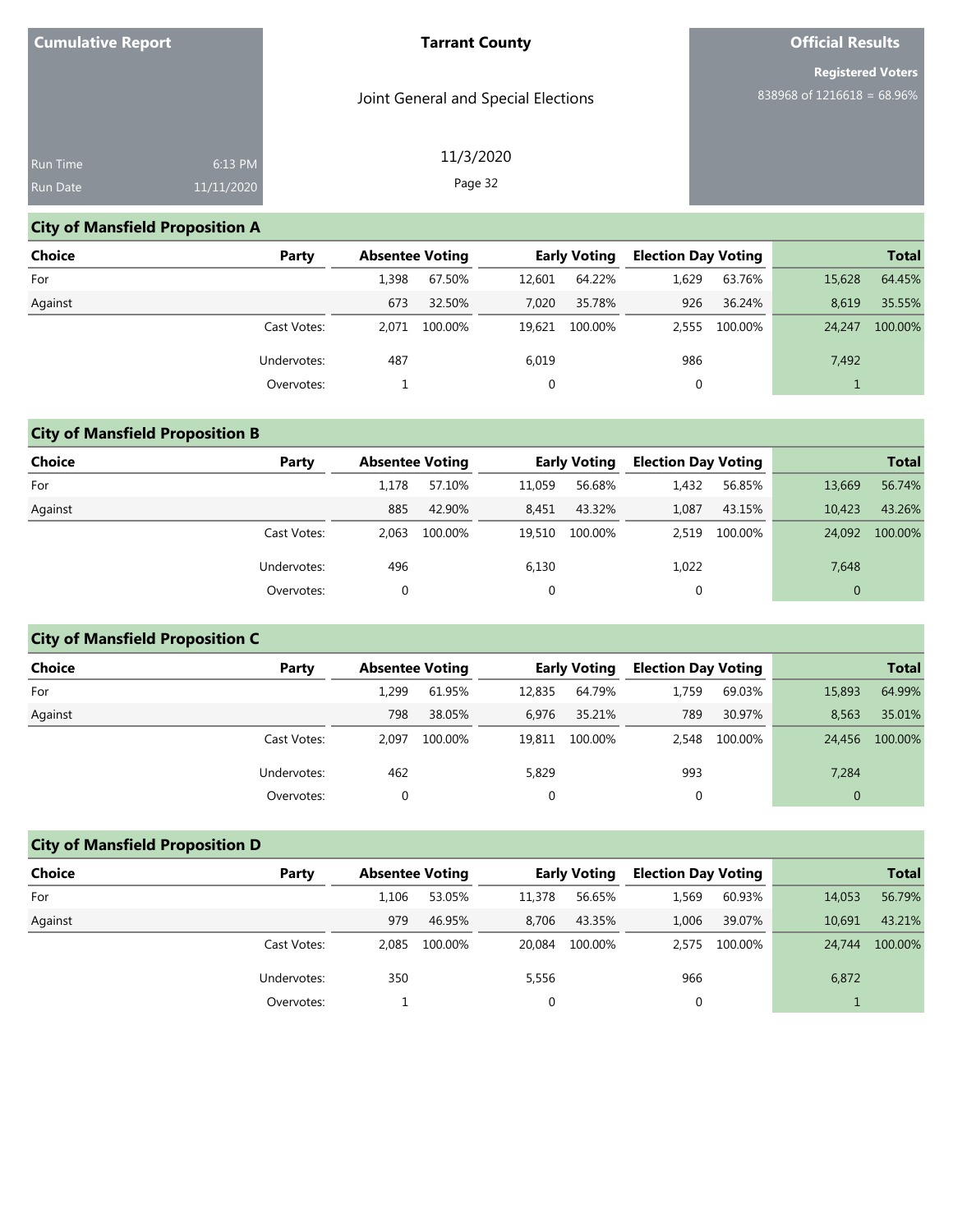Joint General and Special Elections

11/3/2020 Page 33

# **Official Results**

**Registered Voters** 838968 of 1216618 = 68.96%

| Run Time        | 6:13 PM    |
|-----------------|------------|
| <b>Run Date</b> | 11/11/2020 |
|                 |            |

## **City of Mansfield Proposition E**

| <b>Choice</b> | Party       |       | <b>Absentee Voting</b> |        | <b>Early Voting</b> |       | <b>Election Day Voting</b> |        | <b>Total</b> |
|---------------|-------------|-------|------------------------|--------|---------------------|-------|----------------------------|--------|--------------|
| For           |             | 1.389 | 67.33%                 | 13.229 | 68.21%              | 1.727 | 69.55%                     | 16,345 | 68.27%       |
| Against       |             | 674   | 32.67%                 | 6,165  | 31.79%              | 756   | 30.45%                     | 7,595  | 31.73%       |
|               | Cast Votes: | 2.063 | 100.00%                | 19,394 | 100.00%             | 2.483 | 100.00%                    | 23,940 | 100.00%      |
|               | Undervotes: | 372   |                        | 6,246  |                     | 1,058 |                            | 7,676  |              |
|               | Overvotes:  |       |                        | 0      |                     |       |                            |        |              |

## **City of Mansfield Proposition F**

| <b>Choice</b> | Party       |       | <b>Absentee Voting</b> |        | <b>Early Voting</b> |       | <b>Election Day Voting</b> |              | <b>Total</b> |
|---------------|-------------|-------|------------------------|--------|---------------------|-------|----------------------------|--------------|--------------|
| For           |             | 1,180 | 56.24%                 | 11,014 | 55.24%              | 1,479 | 58.25%                     | 13,673       | 55.64%       |
| Against       |             | 918   | 43.76%                 | 8,925  | 44.76%              | 1.060 | 41.75%                     | 10.903       | 44.36%       |
|               | Cast Votes: | 2.098 | 100.00%                | 19.939 | 100.00%             | 2,539 | 100.00%                    | 24,576       | 100.00%      |
|               | Undervotes: | 338   |                        | 5,701  |                     | 1,002 |                            | 7,041        |              |
|               | Overvotes:  |       |                        | 0      |                     | 0     |                            | $\mathbf{0}$ |              |

## **City of Mansfield Proposition G**

| Choice  | Party       | <b>Absentee Voting</b> |         |        | <b>Early Voting</b> | <b>Election Day Voting</b> |         |        | <b>Total</b> |
|---------|-------------|------------------------|---------|--------|---------------------|----------------------------|---------|--------|--------------|
| For     |             | 1,428                  | 69.02%  | 14,022 | 72.03%              | 1,833                      | 74.60%  | 17,283 | 72.03%       |
| Against |             | 641                    | 30.98%  | 5,445  | 27.97%              | 624                        | 25.40%  | 6.710  | 27.97%       |
|         | Cast Votes: | 2.069                  | 100.00% | 19.467 | 100.00%             | 2.457                      | 100.00% | 23,993 | 100.00%      |
|         | Undervotes: | 366                    |         | 6,173  |                     | 1,084                      |         | 7,623  |              |
|         | Overvotes:  |                        |         | 0      |                     | 0                          |         |        |              |

| <b>City of North Richland Hills Proposition A</b> |             |                        |         |                     |         |                            |         |              |              |
|---------------------------------------------------|-------------|------------------------|---------|---------------------|---------|----------------------------|---------|--------------|--------------|
| <b>Choice</b>                                     | Party       | <b>Absentee Voting</b> |         | <b>Early Voting</b> |         | <b>Election Day Voting</b> |         |              | <b>Total</b> |
| For                                               |             | 1,938                  | 82.08%  | 21,148              | 79.38%  | 2.429                      | 73.27%  | 25,515       | 78.95%       |
| Against                                           |             | 423                    | 17.92%  | 5.494               | 20.62%  | 886                        | 26.73%  | 6.803        | 21.05%       |
|                                                   | Cast Votes: | 2.361                  | 100.00% | 26.642              | 100.00% | 3.315                      | 100.00% | 32,318       | 100.00%      |
|                                                   | Undervotes: | 258                    |         | 1,258               |         | 214                        |         | 1,730        |              |
|                                                   | Overvotes:  | 0                      |         | 0                   |         | 0                          |         | $\mathbf{0}$ |              |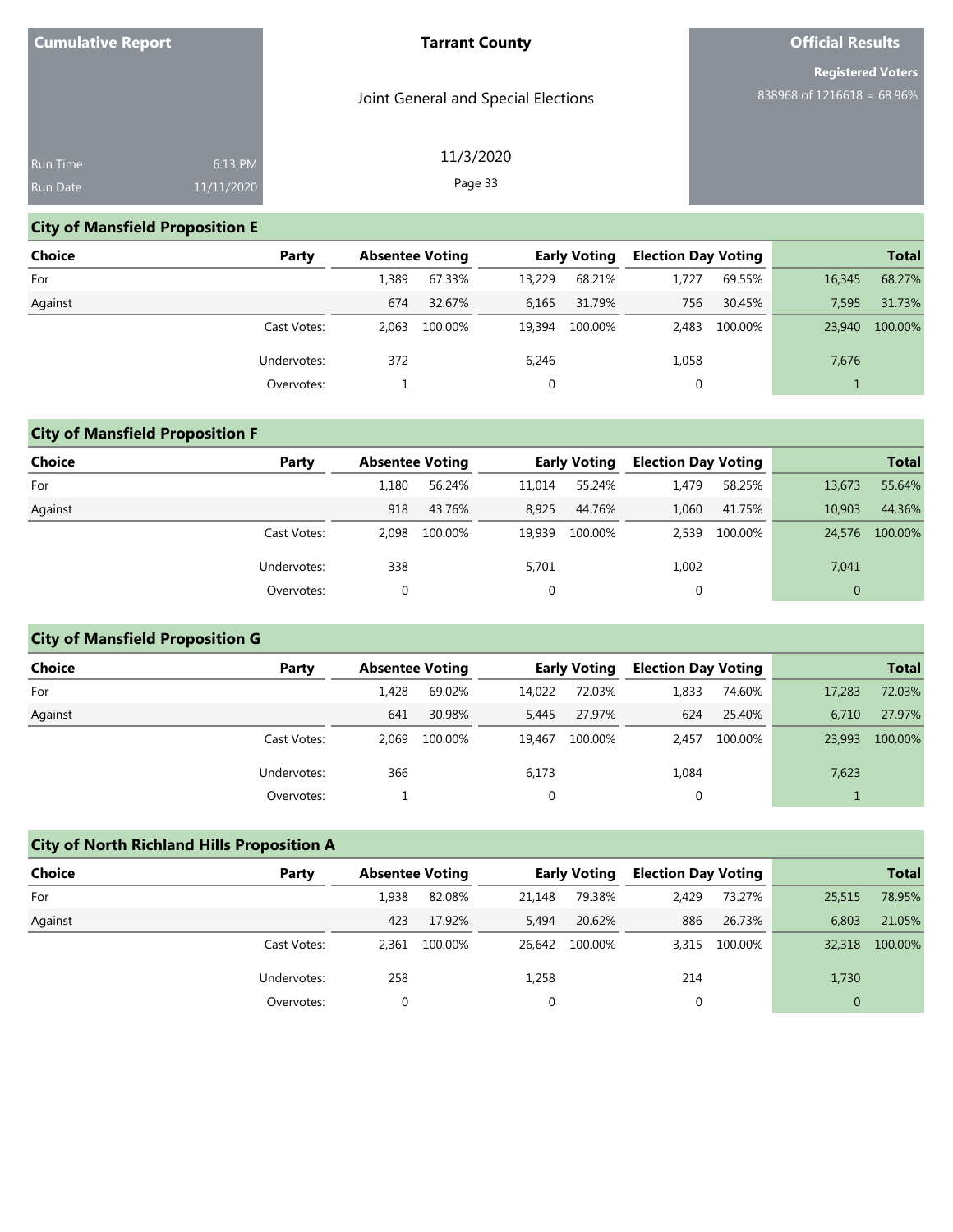Joint General and Special Elections

11/3/2020 Page 34

# **Official Results**

**Registered Voters** 838968 of 1216618 = 68.96%

| <b>Run Time</b> | 6:13 PM    |  |
|-----------------|------------|--|
| <b>Run Date</b> | 11/11/2020 |  |
|                 |            |  |

## **City of Pelican Bay City Council, Mayor**

| Choice             | Party       | <b>Absentee Voting</b> |         |     | <b>Early Voting</b> | <b>Election Day Voting</b> |         |              | <b>Total</b> |
|--------------------|-------------|------------------------|---------|-----|---------------------|----------------------------|---------|--------------|--------------|
| Tamra Olague       |             |                        | 25.93%  | 228 | 50.22%              | 58                         | 51.33%  | 293          | 49.33%       |
| <b>Bill Morley</b> |             | <b>20</b>              | 74.07%  | 226 | 49.78%              | 55                         | 48.67%  | 301          | 50.67%       |
|                    | Cast Votes: | 27                     | 100.00% | 454 | 100.00%             | 113                        | 100.00% | 594          | 100.00%      |
|                    | Undervotes: |                        |         | 49  |                     | 16                         |         | 70           |              |
|                    | Overvotes:  | 0                      |         |     |                     | 0                          |         | $\mathbf{0}$ |              |

## **City of Pelican Bay City Council, Place 1**

| <b>Choice</b> | Party       | <b>Absentee Voting</b> |         |     | <b>Early Voting</b> |    | <b>Election Day Voting</b> |     | <b>Total</b> |
|---------------|-------------|------------------------|---------|-----|---------------------|----|----------------------------|-----|--------------|
| David Dryden  |             | 20                     | 100.00% | 366 | 100.00%             | 86 | 100.00%                    | 472 | 100.00%      |
|               | Cast Votes: | 20                     | 100.00% | 366 | 100.00%             | 86 | 100.00%                    | 472 | 100.00%      |
|               | Undervotes: | 12                     |         | 137 |                     | 43 |                            | 192 |              |
|               | Overvotes:  |                        |         |     |                     |    |                            |     |              |

## **City of Pelican Bay City Council, Place 2**

| <b>Choice</b> | Party       |    | <b>Absentee Voting</b> |     | <b>Early Voting</b> |    | <b>Election Day Voting</b> |     | <b>Total</b> |
|---------------|-------------|----|------------------------|-----|---------------------|----|----------------------------|-----|--------------|
| Pascha Keller |             | 20 | 100.00%                | 353 | 100.00%             | 84 | 100.00%                    | 457 | 100.00%      |
|               | Cast Votes: | 20 | 100.00%                | 353 | 100.00%             |    | 84 100.00%                 | 457 | 100.00%      |
|               | Undervotes: | 12 |                        | 150 |                     | 45 |                            | 207 |              |
|               | Overvotes:  |    |                        |     |                     |    |                            |     |              |

## **City of Richland Hills Mayor**

| <b>Choice</b> | Party       |     | <b>Absentee Voting</b> |       | <b>Early Voting</b> |     | <b>Election Day Voting</b> |       | <b>Total</b> |
|---------------|-------------|-----|------------------------|-------|---------------------|-----|----------------------------|-------|--------------|
| Ed Lopez      |             | 228 | 100.00%                | 2.024 | 100.00%             | 384 | 100.00%                    | 2,636 | 100.00%      |
|               | Cast Votes: | 228 | 100.00%                | 2.024 | 100.00%             | 384 | 100.00%                    | 2,636 | 100.00%      |
|               | Undervotes: | 74  |                        | 702   |                     | 94  |                            | 870   |              |
|               | Overvotes:  |     |                        |       |                     |     |                            |       |              |

## **City of Richland Hills Councilmember Place 2**

| <b>Choice</b>          | Party       | <b>Absentee Voting</b> |         |             | <b>Early Voting</b> | <b>Election Day Voting</b> |         |              | <b>Total</b> |
|------------------------|-------------|------------------------|---------|-------------|---------------------|----------------------------|---------|--------------|--------------|
| Stacey Lightfoot Morse |             | 121                    | 46.18%  | 958         | 46.24%              | 185                        | 49.73%  | 1,264        | 46.71%       |
| Travis Malone          |             | 101                    | 38.55%  | 829         | 40.01%              | 142                        | 38.17%  | 1,072        | 39.62%       |
| <b>GW Estep</b>        |             | 40                     | 15.27%  | 285         | 13.75%              | 45                         | 12.10%  | 370          | 13.67%       |
|                        | Cast Votes: | 262                    | 100.00% | 2.072       | 100.00%             | 372                        | 100.00% | 2.706        | 100.00%      |
|                        | Undervotes: | 40                     |         | 654         |                     | 106                        |         | 800          |              |
|                        | Overvotes:  |                        |         | $\mathbf 0$ |                     | 0                          |         | $\mathbf{0}$ |              |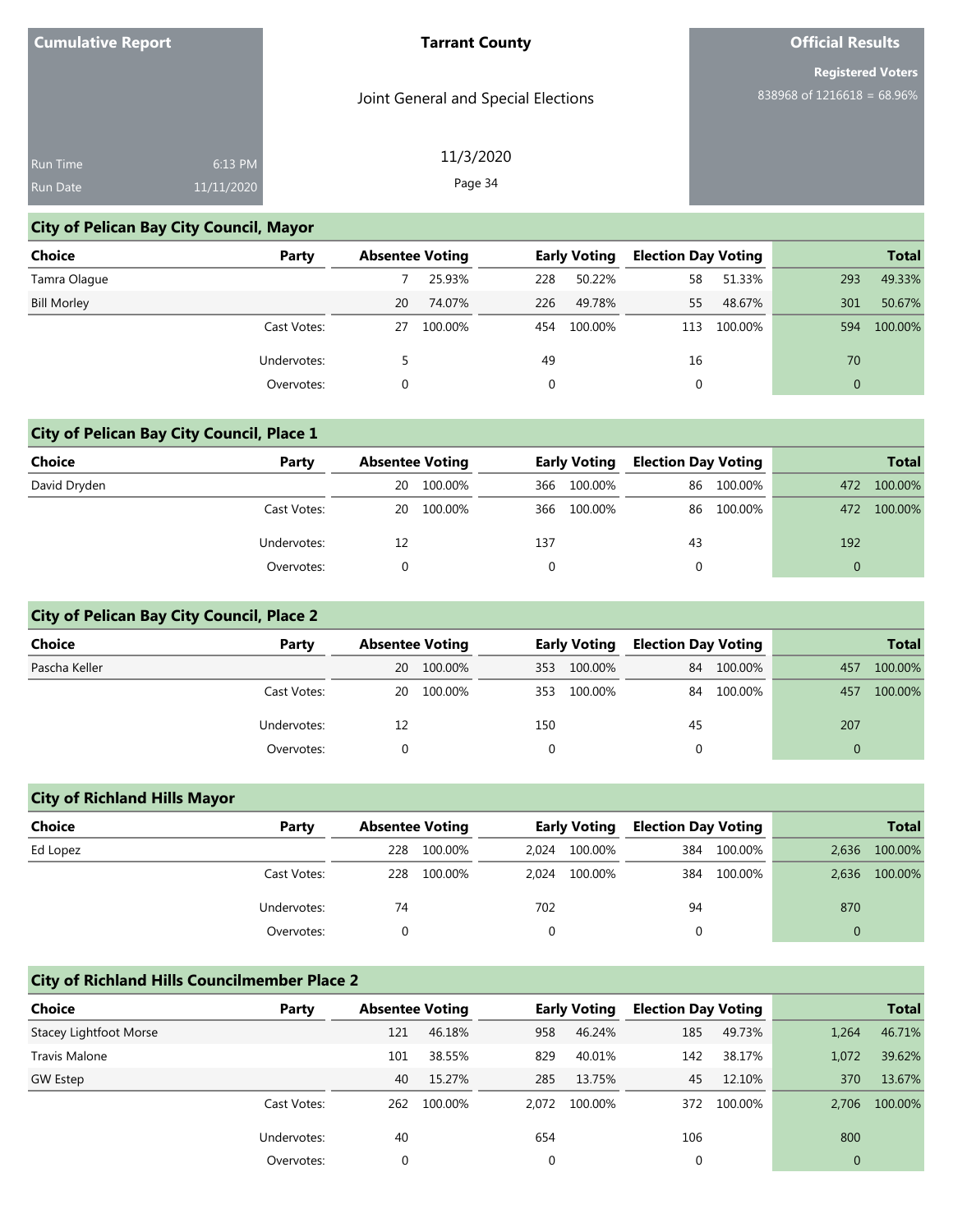Joint General and Special Elections

11/3/2020 Page 35

# **Official Results**

**Registered Voters** 838968 of 1216618 = 68.96%

## **City of Richland Hills Councilmember Place 4**

| <b>Choice</b>        | Party       | <b>Absentee Voting</b> |         | <b>Early Voting</b> |         | <b>Election Day Voting</b> |         |              | <b>Total</b> |
|----------------------|-------------|------------------------|---------|---------------------|---------|----------------------------|---------|--------------|--------------|
| Javier Alvarez       |             | 115                    | 44.23%  | 1,203               | 59.97%  | 244                        | 67.40%  | 1,562        | 59.44%       |
| <b>Roland Goveas</b> |             | 145                    | 55.77%  | 803                 | 40.03%  | 118                        | 32.60%  | 1.066        | 40.56%       |
|                      | Cast Votes: | 260                    | 100.00% | 2.006               | 100.00% | 362                        | 100.00% | 2.628        | 100.00%      |
|                      | Undervotes: | 42                     |         | 720                 |         | 116                        |         | 878          |              |
|                      | Overvotes:  | 0                      |         |                     |         | 0                          |         | $\mathbf{0}$ |              |

## **City of Roanoke Councilmember, Ward 1**

| <b>Choice</b>    | Party       |   | <b>Absentee Voting</b> |    | <b>Early Voting</b> | <b>Election Day Voting</b> |         |    | <b>Total</b> |
|------------------|-------------|---|------------------------|----|---------------------|----------------------------|---------|----|--------------|
| Holly Gray-Moore |             |   | 50.00%                 | 13 | 72.22%              |                            | 71.43%  | 20 | 68.97%       |
| John Dolly       |             |   | 50.00%                 |    | 27.78%              |                            | 28.57%  | 9  | 31.03%       |
|                  | Cast Votes: | 4 | 100.00%                | 18 | 100.00%             |                            | 100.00% | 29 | 100.00%      |
|                  | Undervotes: |   |                        |    |                     | 4                          |         |    |              |
|                  | Overvotes:  |   |                        | 0  |                     |                            |         |    |              |

## **City of River Oaks Mayor**

| <b>Choice</b> | Party       | <b>Absentee Voting</b> |         | <b>Early Voting</b> |         | <b>Election Day Voting</b> |             |          | <b>Total</b> |  |
|---------------|-------------|------------------------|---------|---------------------|---------|----------------------------|-------------|----------|--------------|--|
| Joe Ashton    |             | 139                    | 100.00% | 1,261               | 100.00% |                            | 432 100.00% | 1,832    | 100.00%      |  |
|               | Cast Votes: | 139                    | 100.00% | 1,261               | 100.00% |                            | 432 100.00% | 1,832    | 100.00%      |  |
|               | Undervotes: | 44                     |         | 510                 |         | 135                        |             | 689      |              |  |
|               | Overvotes:  |                        |         |                     |         |                            |             | $\Omega$ |              |  |

## **City of River Oaks Council Member Place 5**

| Choice       | Party       |     | <b>Absentee Voting</b> |       | <b>Early Voting</b> |     | <b>Election Day Voting</b> |          | <b>Total</b> |
|--------------|-------------|-----|------------------------|-------|---------------------|-----|----------------------------|----------|--------------|
| Dan Dagel    |             | 48  | 31.79%                 | 462   | 34.82%              | 184 | 40.62%                     | 694      | 35.94%       |
| Dan Chisholm |             | 103 | 68.21%                 | 865   | 65.18%              | 269 | 59.38%                     | 1,237    | 64.06%       |
|              | Cast Votes: | 151 | 100.00%                | 1.327 | 100.00%             | 453 | 100.00%                    | 1,931    | 100.00%      |
|              | Undervotes: | 32  |                        | 444   |                     | 114 |                            | 590      |              |
|              | Overvotes:  |     |                        | 0     |                     |     |                            | $\Omega$ |              |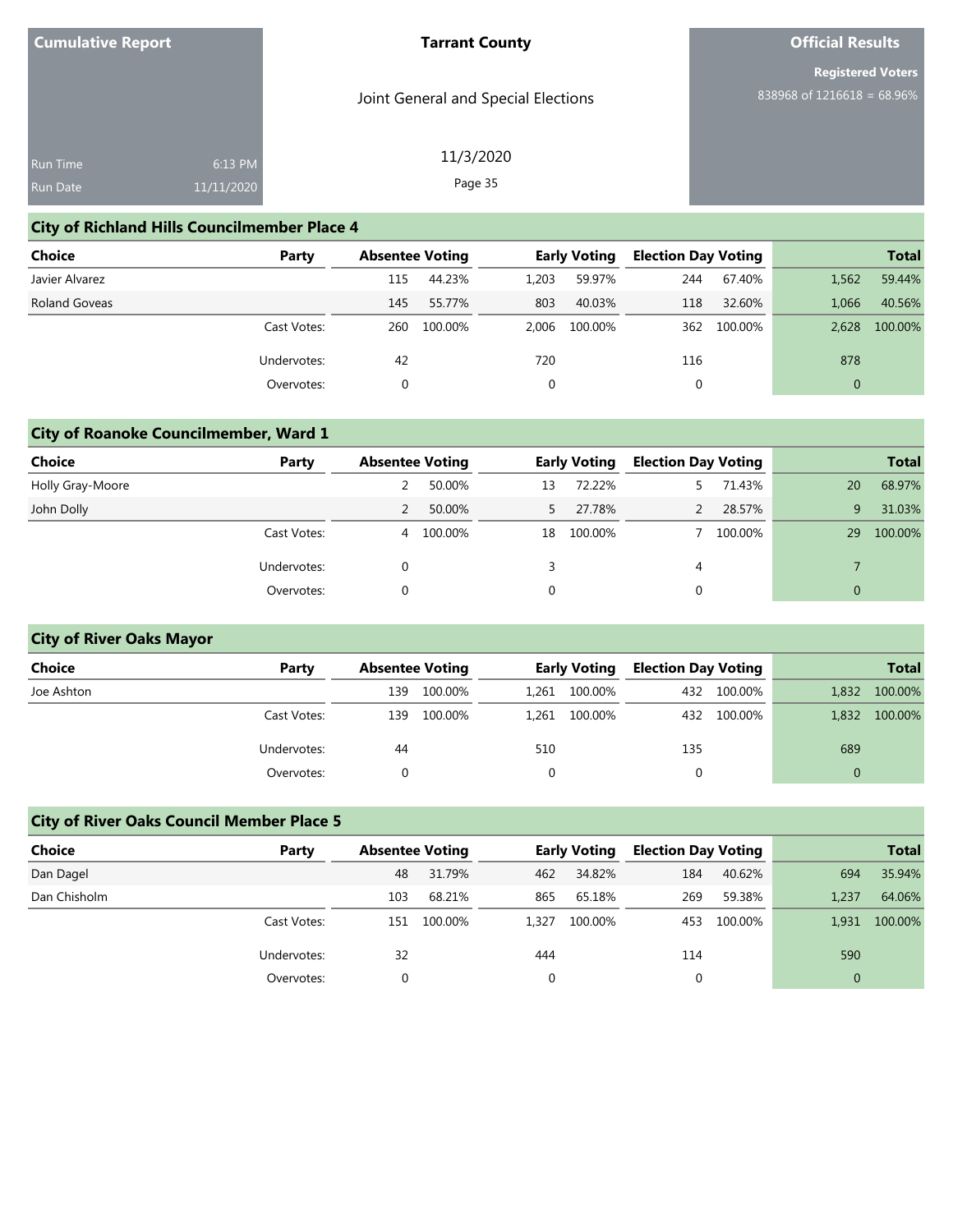Joint General and Special Elections

# **Official Results**

**Registered Voters** 838968 of 1216618 = 68.96%

| <b>Run Time</b> | 6:13 PM    |
|-----------------|------------|
| <b>Run Date</b> | 11/11/2020 |

11/3/2020 Page 36

# **City of River Oaks Council Member Place 4 (Unexpired Term)**

| <b>Choice</b>      | Party       | <b>Absentee Voting</b> |         |       | <b>Early Voting</b> | <b>Election Day Voting</b> |         |              | <b>Total</b> |
|--------------------|-------------|------------------------|---------|-------|---------------------|----------------------------|---------|--------------|--------------|
| Yolie Rodriguez    |             | 67                     | 42.95%  | 823   | 58.62%              | 287                        | 61.59%  | 1,177        | 58.09%       |
| Charles Richardson |             | 89                     | 57.05%  | 581   | 41.38%              | 179                        | 38.41%  | 849          | 41.91%       |
|                    | Cast Votes: | 156                    | 100.00% | 1.404 | 100.00%             | 466                        | 100.00% | 2.026        | 100.00%      |
|                    | Undervotes: | 27                     |         | 367   |                     | 101                        |         | 495          |              |
|                    | Overvotes:  | $\Omega$               |         | 0     |                     | 0                          |         | $\mathbf{0}$ |              |

## **City of Southlake City Council, Place 1**

| <b>Choice</b>   | Party       |       | <b>Absentee Voting</b> |        | <b>Early Voting</b> |     | <b>Election Day Voting</b> |        | <b>Total</b> |
|-----------------|-------------|-------|------------------------|--------|---------------------|-----|----------------------------|--------|--------------|
| Sabreena Hakemy |             | 526   | 46.67%                 | 5,853  | 41.97%              | 447 | 46.66%                     | 6,826  | 42.58%       |
| Kathy Talley    |             | 601   | 53.33%                 | 8,092  | 58.03%              | 511 | 53.34%                     | 9.204  | 57.42%       |
|                 | Cast Votes: | 1.127 | 100.00%                | 13,945 | 100.00%             | 958 | 100.00%                    | 16,030 | 100.00%      |
|                 | Undervotes: | 195   |                        | 1,952  |                     | 180 |                            | 2,327  |              |
|                 | Overvotes:  |       |                        |        |                     | 0   |                            |        |              |

## **City of Southlake City Council, Place 6**

| <b>Choice</b>    | Party       | <b>Absentee Voting</b> |         |          | <b>Early Voting</b> | <b>Election Day Voting</b> |         |              | <b>Total</b> |
|------------------|-------------|------------------------|---------|----------|---------------------|----------------------------|---------|--------------|--------------|
| Randy Williamson |             | 712                    | 64.20%  | 9,021    | 65.53%              | 649                        | 66.98%  | 10,382       | 65.53%       |
| Victor Avila     |             | 397                    | 35.80%  | 4.745    | 34.47%              | 320                        | 33.02%  | 5.462        | 34.47%       |
|                  | Cast Votes: | 1.109                  | 100.00% | 13.766   | 100.00%             | 969                        | 100.00% | 15,844       | 100.00%      |
|                  | Undervotes: | 214                    |         | 2,131    |                     | 169                        |         | 2,514        |              |
|                  | Overvotes:  |                        |         | $\Omega$ |                     | 0                          |         | $\mathbf{0}$ |              |

## **Town of Trophy Club Mayor**

| <b>Choice</b>    | Party       | <b>Absentee Voting</b> |         |     | <b>Early Voting</b> | <b>Election Day Voting</b> |            |          | <b>Total</b> |
|------------------|-------------|------------------------|---------|-----|---------------------|----------------------------|------------|----------|--------------|
| Alicia L. Fleury |             | 14                     | 70.00%  | 145 | 60.92%              | 16                         | 64.00%     | 175      | 61.84%       |
| Eric Jensen      |             | 6                      | 30.00%  | 93  | 39.08%              | 9                          | 36.00%     | 108      | 38.16%       |
|                  | Cast Votes: | 20                     | 100.00% | 238 | 100.00%             |                            | 25 100.00% | 283      | 100.00%      |
|                  | Undervotes: | 4                      |         | 61  |                     | 10                         |            | 75       |              |
|                  | Overvotes:  |                        |         |     |                     |                            |            | $\Omega$ |              |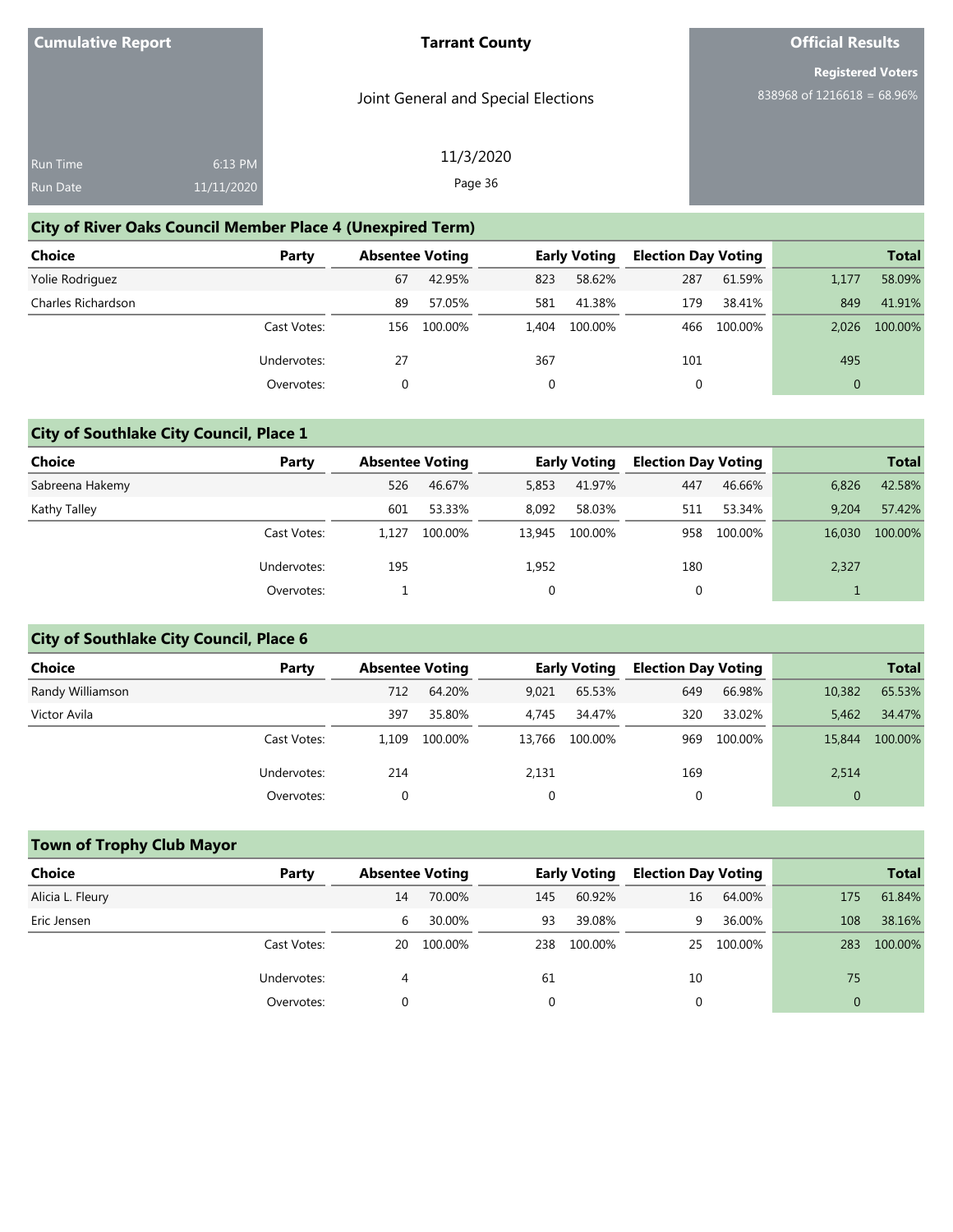Joint General and Special Elections

11/3/2020 Page 37

# **Official Results**

**Registered Voters** 838968 of 1216618 = 68.96%

| <b>Run Time</b> | $6:13$ PM  |
|-----------------|------------|
|                 |            |
| <b>Run Date</b> | 11/11/2020 |

## **Town of Trophy Club Councilmember Place 1**

| <b>Choice</b> | Party       | <b>Absentee Voting</b> |         |     | <b>Early Voting</b> | <b>Election Day Voting</b> |         |              | <b>Total</b> |
|---------------|-------------|------------------------|---------|-----|---------------------|----------------------------|---------|--------------|--------------|
| Greg Lamont   |             | 16                     | 84.21%  | 168 | 73.36%              | 16                         | 69.57%  | 200          | 73.80%       |
| Rhylan Rowe   |             |                        | 15.79%  | 61  | 26.64%              |                            | 30.43%  | 71           | 26.20%       |
|               | Cast Votes: | 19                     | 100.00% | 229 | 100.00%             | 23                         | 100.00% | 271          | 100.00%      |
|               | Undervotes: |                        |         | 70  |                     | 12                         |         | 87           |              |
|               | Overvotes:  |                        |         | 0   |                     | 0                          |         | $\mathbf{0}$ |              |

## **Town of Trophy Club Councilmember Place 2**

| Choice         | Party       |    | <b>Absentee Voting</b> |            | <b>Early Voting</b> |    | <b>Election Day Voting</b> |     | <b>Total</b> |
|----------------|-------------|----|------------------------|------------|---------------------|----|----------------------------|-----|--------------|
| Gregory Wilson |             | 14 | 100.00%                | <b>200</b> | 100.00%             |    | 21 100.00%                 | 235 | 100.00%      |
|                | Cast Votes: | 14 | 100.00%                | 200        | 100.00%             |    | 21 100.00%                 | 235 | 100.00%      |
|                | Undervotes: | 10 |                        | 99         |                     | 14 |                            | 123 |              |
|                | Overvotes:  |    |                        |            |                     |    |                            | 0   |              |

## **Town of Trophy Club Proposition A**

| <b>Choice</b> | Party       |    | <b>Absentee Voting</b> |     | <b>Early Voting</b> | <b>Election Day Voting</b> |         |              | <b>Total</b> |
|---------------|-------------|----|------------------------|-----|---------------------|----------------------------|---------|--------------|--------------|
| For           |             | 14 | 70.00%                 | 149 | 62.34%              | 13                         | 54.17%  | 176          | 62.19%       |
| Against       |             | 6  | 30.00%                 | 90  | 37.66%              | 11                         | 45.83%  | 107          | 37.81%       |
|               | Cast Votes: | 20 | 100.00%                | 239 | 100.00%             | 24                         | 100.00% | 283          | 100.00%      |
|               | Undervotes: | 4  |                        | 60  |                     | 11                         |         | 75           |              |
|               | Overvotes:  |    |                        |     |                     |                            |         | $\mathbf{0}$ |              |

## **Town of Trophy Club Proposition B**

| <b>Choice</b> | Party       | <b>Absentee Voting</b> |         |     | <b>Early Voting</b> | <b>Election Day Voting</b> |            |                | <b>Total</b> |
|---------------|-------------|------------------------|---------|-----|---------------------|----------------------------|------------|----------------|--------------|
| For           |             | 8                      | 36.36%  | 138 | 58.72%              | 12                         | 48.00%     | 158            | 56.03%       |
| Against       |             | 14                     | 63.64%  | 97  | 41.28%              | 13                         | 52.00%     | 124            | 43.97%       |
|               | Cast Votes: | 22                     | 100.00% | 235 | 100.00%             |                            | 25 100.00% | 282            | 100.00%      |
|               | Undervotes: |                        |         | 64  |                     | 10                         |            | 76             |              |
|               | Overvotes:  |                        |         |     |                     |                            |            | $\overline{0}$ |              |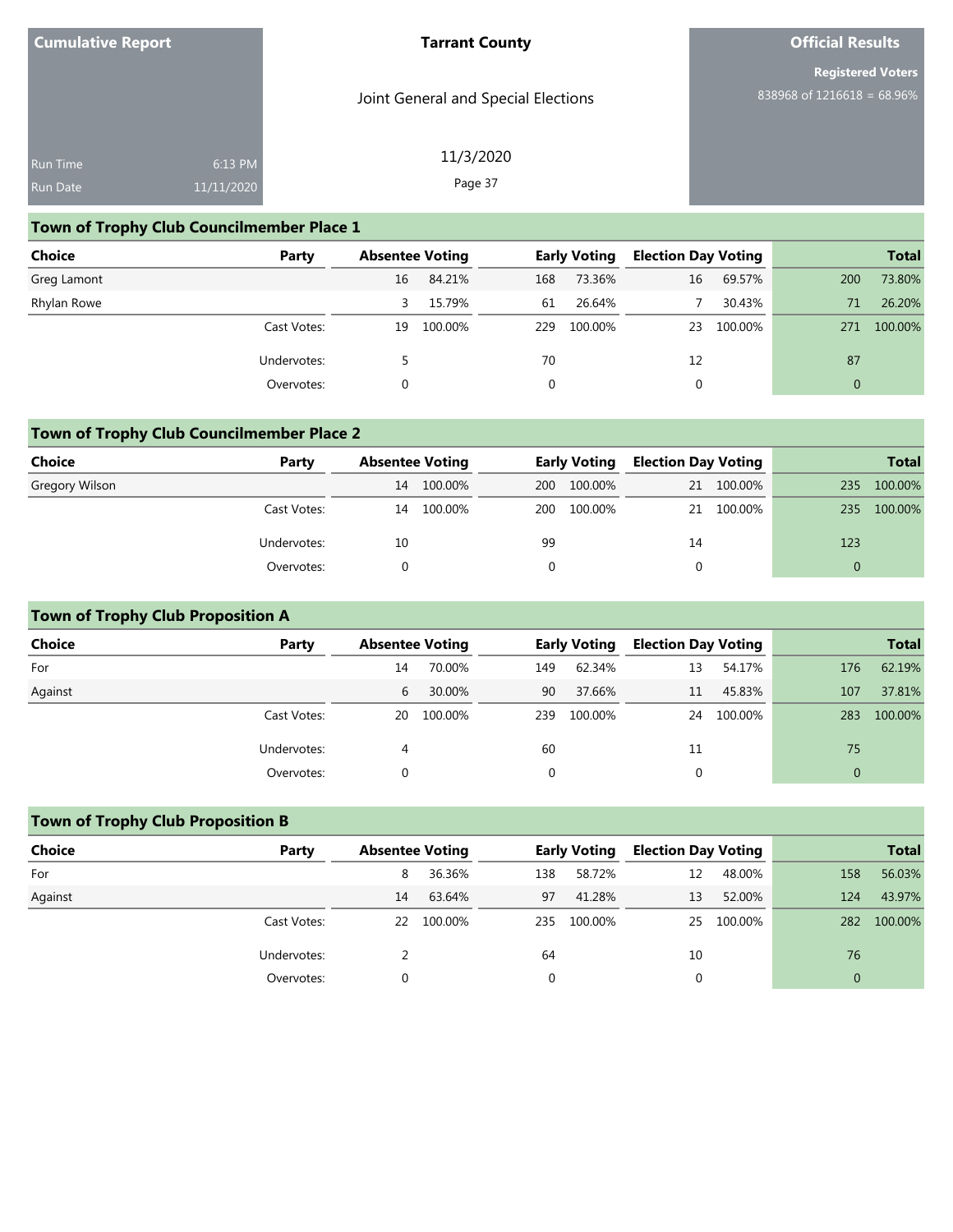| <b>Cumulative Report</b> |  |  |
|--------------------------|--|--|
|--------------------------|--|--|

Joint General and Special Elections

11/3/2020 Page 38

# **Official Results**

**Registered Voters** 838968 of 1216618 = 68.96%

| <b>Run Time</b> | 6:13 PM             |
|-----------------|---------------------|
| <b>Run Date</b> | $\sqrt{11/11}/2020$ |

## **Town of Trophy Club Proposition C**

| <b>Choice</b> | Party       | <b>Absentee Voting</b> |         |     | <b>Early Voting</b> | <b>Election Day Voting</b> |         |              | <b>Total</b> |
|---------------|-------------|------------------------|---------|-----|---------------------|----------------------------|---------|--------------|--------------|
| For           |             | 14                     | 73.68%  | 163 | 76.17%              | 18                         | 75.00%  | 195          | 75.88%       |
| Against       |             | 5.                     | 26.32%  | 51  | 23.83%              | 6                          | 25.00%  | 62           | 24.12%       |
|               | Cast Votes: | 19                     | 100.00% |     | 214 100.00%         | 24                         | 100.00% | 257          | 100.00%      |
|               | Undervotes: |                        |         | 85  |                     | 11                         |         | 101          |              |
|               | Overvotes:  |                        |         | 0   |                     | 0                          |         | $\mathbf{0}$ |              |

## **City of Watauga Council Member, Place 1**

| <b>Choice</b> | Party       |     | <b>Absentee Voting</b> |       | <b>Early Voting</b> |       | <b>Election Day Voting</b> |          | <b>Total</b> |
|---------------|-------------|-----|------------------------|-------|---------------------|-------|----------------------------|----------|--------------|
| Dani Tucker   |             | 389 | 100.00%                | 5,297 | 100.00%             | 1.139 | 100.00%                    | 6,825    | 100.00%      |
|               | Cast Votes: | 389 | 100.00%                | 5,297 | 100.00%             | 1,139 | 100.00%                    | 6,825    | 100.00%      |
|               | Undervotes: | 230 |                        | 2,132 |                     | 423   |                            | 2,785    |              |
|               | Overvotes:  |     |                        | 0     |                     |       |                            | $\Omega$ |              |

## **City of Watauga Council Member, Place 2**

| <b>Choice</b> | Party       |     | <b>Absentee Voting</b> |       | <b>Early Voting</b> |     | <b>Election Day Voting</b> |       | <b>Total</b> |
|---------------|-------------|-----|------------------------|-------|---------------------|-----|----------------------------|-------|--------------|
| Tom Snyder    |             | 395 | 100.00%                | 5,352 | 100.00%             |     | 1,129 100.00%              | 6.876 | 100.00%      |
|               | Cast Votes: | 395 | 100.00%                | 5,352 | 100.00%             |     | 1.129 100.00%              | 6,876 | 100.00%      |
|               | Undervotes: | 224 |                        | 2,077 |                     | 433 |                            | 2,734 |              |
|               | Overvotes:  |     |                        |       |                     |     |                            | 0     |              |

## **City of Watauga Council Member, Place 6**

| <b>Choice</b> | Party       | <b>Absentee Voting</b> |         | <b>Early Voting</b> |         | <b>Election Day Voting</b> |         |          | <b>Total</b> |
|---------------|-------------|------------------------|---------|---------------------|---------|----------------------------|---------|----------|--------------|
| Mark Taylor   |             | 403                    | 100.00% | 5.295               | 100.00% | 1.114                      | 100.00% | 6.812    | 100.00%      |
|               | Cast Votes: | 403                    | 100.00% | 5.295               | 100.00% | 1,114                      | 100.00% | 6.812    | 100.00%      |
|               | Undervotes: | 216                    |         | 2,134               |         | 448                        |         | 2,798    |              |
|               | Overvotes:  |                        |         |                     |         |                            |         | $\Omega$ |              |

#### **City of Watauga Council Member, Place 7**

| Choice        | Party       |     | <b>Absentee Voting</b> |       | <b>Early Voting</b> |          | <b>Election Day Voting</b> |          | <b>Total</b> |
|---------------|-------------|-----|------------------------|-------|---------------------|----------|----------------------------|----------|--------------|
| Chuck Hubbard |             | 172 | 33.79%                 | 2.745 | 47.99%              | 555      | 46.99%                     | 3,472    | 46.86%       |
| Jan Hill      |             | 337 | 66.21%                 | 2.975 | 52.01%              | 626      | 53.01%                     | 3.938    | 53.14%       |
|               | Cast Votes: | 509 | 100.00%                | 5.720 | 100.00%             |          | 1,181 100.00%              | 7.410    | 100.00%      |
|               | Undervotes: | 110 |                        | 1,709 |                     | 381      |                            | 2,200    |              |
|               | Overvotes:  |     |                        |       |                     | $\Omega$ |                            | $\Omega$ |              |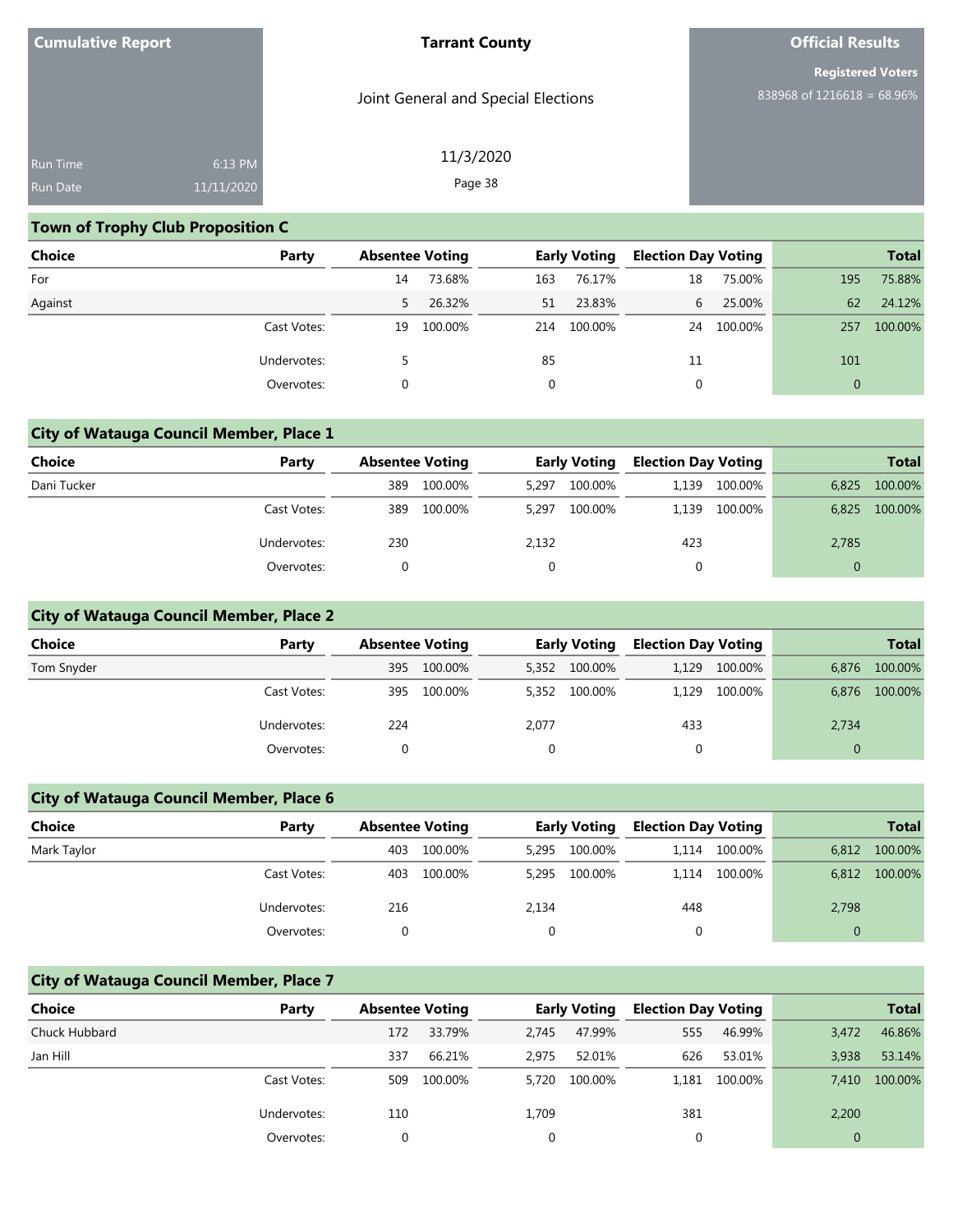Joint General and Special Elections

11/3/2020 Page 39

# **Official Results**

**Registered Voters** 838968 of 1216618 = 68.96%

| 11/11/2020 |         |
|------------|---------|
|            | 6:13 PM |

## **City of Watauga Proposition A**

| <b>Choice</b> | Party       |     | <b>Absentee Voting</b> |       | <b>Early Voting</b> |       | <b>Election Day Voting</b> |              | <b>Total</b> |
|---------------|-------------|-----|------------------------|-------|---------------------|-------|----------------------------|--------------|--------------|
| For           |             | 262 | 45.49%                 | 3,310 | 48.79%              | 725   | 52.12%                     | 4,297        | 49.10%       |
| Against       |             | 314 | 54.51%                 | 3.474 | 51.21%              | 666   | 47.88%                     | 4.454        | 50.90%       |
|               | Cast Votes: | 576 | 100.00%                |       | 6,784 100.00%       | 1.391 | 100.00%                    | 8.751        | 100.00%      |
|               | Undervotes: | 43  |                        | 645   |                     | 171   |                            | 859          |              |
|               | Overvotes:  | 0   |                        |       |                     |       |                            | $\mathbf{0}$ |              |

## **City of White Settlement Mayor**

| <b>Choice</b>   | Party       | <b>Absentee Voting</b> |         |       | <b>Early Voting</b> | <b>Election Day Voting</b> |         |              | <b>Total</b> |
|-----------------|-------------|------------------------|---------|-------|---------------------|----------------------------|---------|--------------|--------------|
| Jerry R. Burns  |             | 139                    | 35.55%  | 1,174 | 33.17%              | 205                        | 31.83%  | 1,518        | 33.19%       |
| Michael Evans   |             | 53                     | 13.55%  | 535   | 15.12%              | 131                        | 20.34%  | 719          | 15.72%       |
| Alan Price      |             | 75                     | 19.18%  | 889   | 25.12%              | 166                        | 25.78%  | 1,130        | 24.70%       |
| Ronald A. White |             | 124                    | 31.71%  | 941   | 26.59%              | 142                        | 22.05%  | 1,207        | 26.39%       |
|                 | Cast Votes: | 391                    | 100.00% | 3,539 | 100.00%             | 644                        | 100.00% | 4,574        | 100.00%      |
|                 | Undervotes: | 45                     |         | 674   |                     | 162                        |         | 881          |              |
|                 | Overvotes:  | 0                      |         | 0     |                     | 0                          |         | $\mathbf{0}$ |              |

## **City of White Settlement City Council Place No 1**

| Choice         | Party       |     | <b>Absentee Voting</b> |          | <b>Early Voting</b> | <b>Election Day Voting</b> |         |                | <b>Total</b> |
|----------------|-------------|-----|------------------------|----------|---------------------|----------------------------|---------|----------------|--------------|
| Paul Moore     |             | 212 | 57.30%                 | 2.036    | 62.49%              | 334                        | 55.85%  | 2,582          | 61.10%       |
| Michael Rogers |             | 158 | 42.70%                 | 1.222    | 37.51%              | 264                        | 44.15%  | 1.644          | 38.90%       |
|                | Cast Votes: | 370 | 100.00%                | 3.258    | 100.00%             | 598                        | 100.00% | 4.226          | 100.00%      |
|                | Undervotes: | 66  |                        | 955      |                     | 208                        |         | 1,229          |              |
|                | Overvotes:  |     |                        | $\Omega$ |                     |                            |         | $\overline{0}$ |              |

## **City of Westworth Village City Council, Place 2**

| Choice               | Party       |     | <b>Absentee Voting</b> |     | <b>Early Voting</b> | <b>Election Day Voting</b> |         |          | <b>Total</b> |
|----------------------|-------------|-----|------------------------|-----|---------------------|----------------------------|---------|----------|--------------|
| Mike Dingman         |             | 44  | 44.00%                 | 337 | 50.37%              | 129                        | 56.58%  | 510      | 51.15%       |
| <b>Tiffany Aller</b> |             | 56  | 56.00%                 | 332 | 49.63%              | 99                         | 43.42%  | 487      | 48.85%       |
|                      | Cast Votes: | 100 | 100.00%                | 669 | 100.00%             | 228                        | 100.00% | 997      | 100.00%      |
|                      | Undervotes: | 35  |                        | 121 |                     | 47                         |         | 203      |              |
|                      | Overvotes:  |     |                        |     |                     |                            |         | $\Omega$ |              |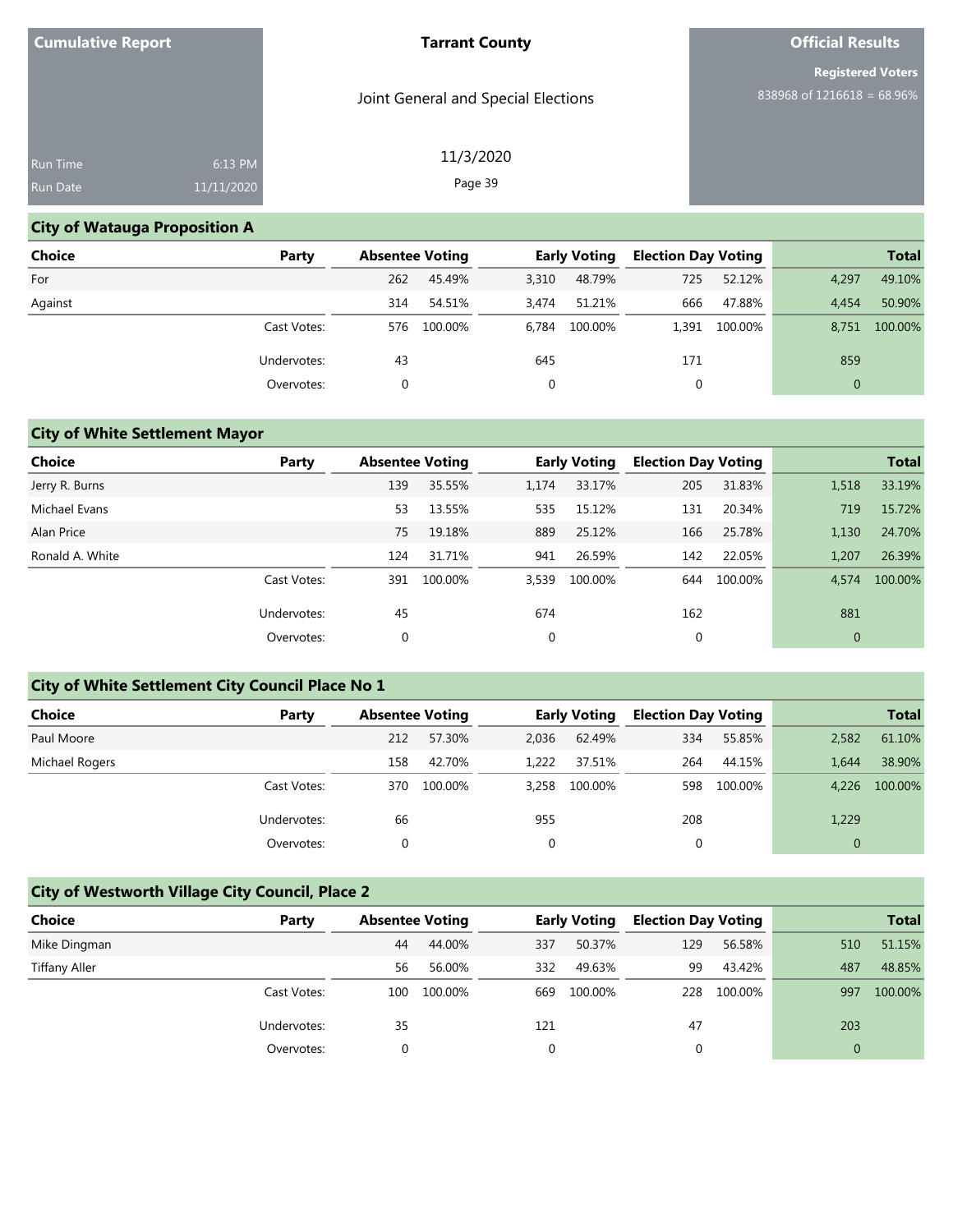Joint General and Special Elections

11/3/2020 Page 40

# **Official Results**

**Registered Voters** 838968 of 1216618 = 68.96%

| <b>Run Time</b> | 6:13 PM    |
|-----------------|------------|
| <b>Run Date</b> | 11/11/2020 |

# **City of Westworth Village City Council, Place 3**

| <b>Choice</b>        | Party       |     | <b>Absentee Voting</b> |     | <b>Early Voting</b> |     | <b>Election Day Voting</b> |          | <b>Total</b> |
|----------------------|-------------|-----|------------------------|-----|---------------------|-----|----------------------------|----------|--------------|
| Brian C. Libbey      |             | 45  | 44.55%                 | 313 | 48.15%              | 145 | 64.44%                     | 503      | 51.54%       |
| <b>Phillip Poole</b> |             | 56  | 55.45%                 | 337 | 51.85%              | 80  | 35.56%                     | 473      | 48.46%       |
|                      | Cast Votes: | 101 | 100.00%                | 650 | 100.00%             | 225 | 100.00%                    | 976      | 100.00%      |
|                      | Undervotes: | 34  |                        | 140 |                     | 50  |                            | 224      |              |
|                      | Overvotes:  | 0   |                        |     |                     | 0   |                            | $\Omega$ |              |

## **City of Westworth Village City Council, Place 4**

| Choice       | Party       | <b>Absentee Voting</b> |         | <b>Early Voting</b> |         | <b>Election Day Voting</b> |             | <b>Total</b> |         |
|--------------|-------------|------------------------|---------|---------------------|---------|----------------------------|-------------|--------------|---------|
| Abe Elizondo |             | 77                     | 100.00% | 551                 | 100.00% |                            | 200 100.00% | 828          | 100.00% |
|              | Cast Votes: | 77                     | 100.00% | 551                 | 100.00% | 200                        | 100.00%     | 828          | 100.00% |
|              | Undervotes: | 58                     |         | 239                 |         | 75                         |             | 372          |         |
|              | Overvotes:  |                        |         | $\Omega$            |         |                            |             |              |         |

## **City of Westworth Village City Council, Place 5 (Unexpired Term)**

| <b>Choice</b> | Party       | <b>Absentee Voting</b> |         |     | <b>Early Voting</b> | <b>Election Day Voting</b> |         |     | <b>Total</b> |
|---------------|-------------|------------------------|---------|-----|---------------------|----------------------------|---------|-----|--------------|
| Dore Hendrix  |             | 55                     | 54.46%  | 366 | 58.37%              | 134                        | 60.91%  | 555 | 58.54%       |
| Dani Briones  |             | 46                     | 45.54%  | 261 | 41.63%              | 86                         | 39.09%  | 393 | 41.46%       |
|               | Cast Votes: | 101                    | 100.00% | 627 | 100.00%             | 220                        | 100.00% | 948 | 100.00%      |
|               | Undervotes: | 34                     |         | 163 |                     | 55                         |         | 252 |              |
|               | Overvotes:  |                        |         |     |                     |                            |         | 0   |              |

## **City of Westworth Village Proposition A**

| Choice  | Party       |     | <b>Absentee Voting</b> |     | <b>Early Voting</b> | <b>Election Day Voting</b> |         |          | <b>Total</b> |
|---------|-------------|-----|------------------------|-----|---------------------|----------------------------|---------|----------|--------------|
| For     |             | 106 | 89.08%                 | 578 | 78.00%              | 182                        | 71.65%  | 866      | 77.74%       |
| Against |             | 13  | 10.92%                 | 163 | 22.00%              | 72                         | 28.35%  | 248      | 22.26%       |
|         | Cast Votes: | 119 | 100.00%                | 741 | 100.00%             | 254                        | 100.00% | 1.114    | 100.00%      |
|         | Undervotes: | 16  |                        | 49  |                     | 21                         |         | 86       |              |
|         | Overvotes:  |     |                        |     |                     |                            |         | $\Omega$ |              |